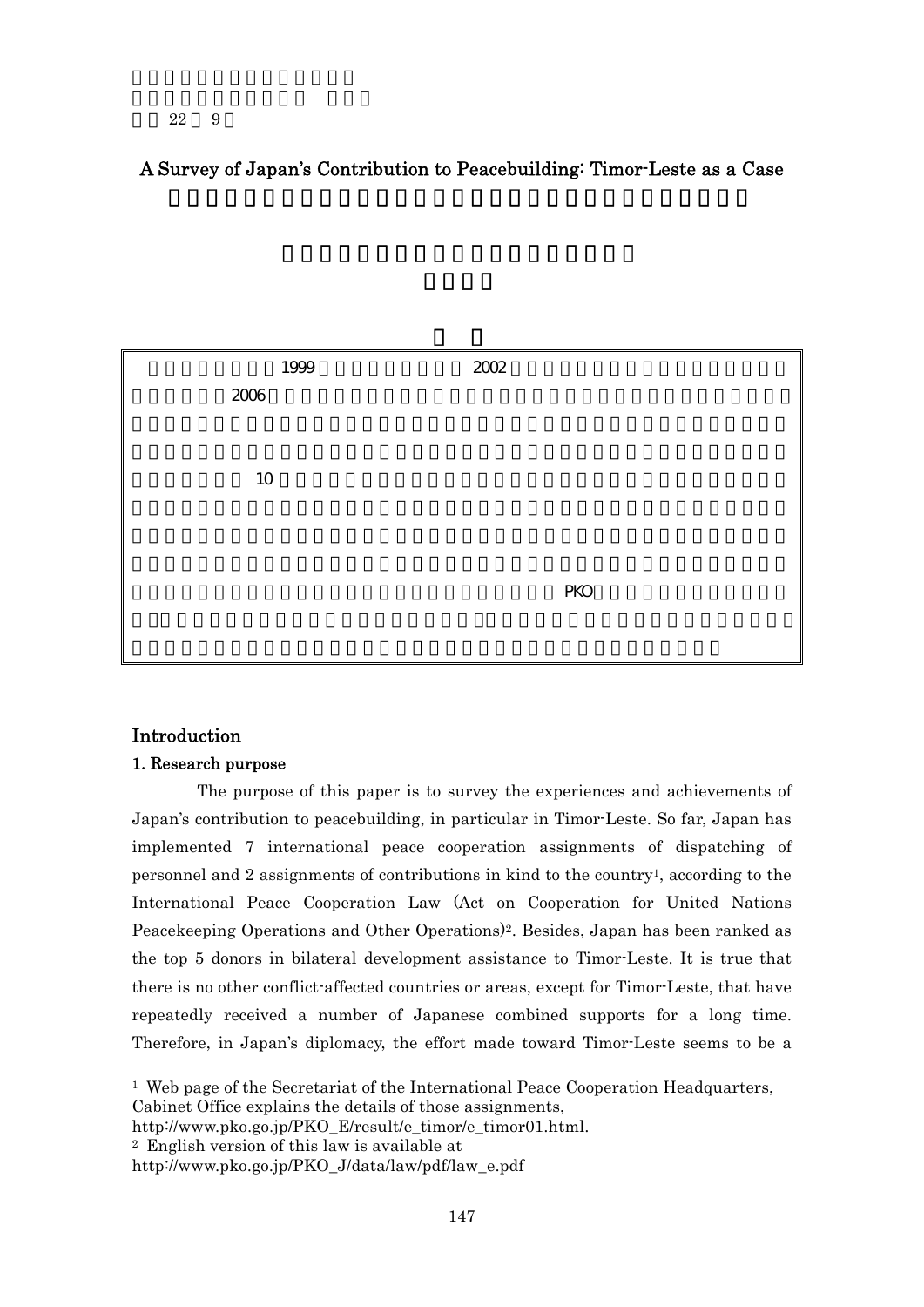unique example. This paper, based on the discussion of Japan's experience in Timor-Leste, tries to find some factors that may condition Japan's peacebuilding implementation. This paper mainly discusses two types of Japan's diplomatic tools, peace cooperation and development assistance, as instruments for peacebuilding. Other instruments such as preventive diplomacy, peace making, and peace enforcement can be left outside of the scope of this paper.

## 2. The last decade of Timor-Leste: independence, conflict and reconstruction

A brief history of Timor-Leste provides a starting point. Democratic Republic of Timor-Leste, called Timor-Leste (Leste means east in Portuguese) lies in Southeast Asia, northwest of Australia and at the eastern end of the Indonesian archipelago. The estimated population as of 2008 is 1,100,0003. Timor-Leste is known as one of the world's newest nations. Historically, it had been a Portuguese colony, and in 1976 it was annexed by Indonesia as the  $27<sup>th</sup>$  state of it. The international status of Timor-Leste had been in dispute since the mid-1970s. The referendum, called "popular consultation" carried out in 1999 revealed the aspiration of about 80% of the people for independence from Indonesia. In that one chance in a million, the people of Timor-Leste voted against an expanded autonomy proposal presented by the Indonesian government. However, a subliminal social confrontation simultaneously appeared when Timor-Leste tried to turn to be independent because their society was not ready to face a radical progress at that time4. The growing tendency to be independent caused an extreme domestic confusion that could be eventually suppressed only by the military intervention of an Australian-led United Nations military force. The violent situation broke out right after the referendum and it was estimated that over 1,000 people died because of it. An estimated 75% of the population was displaced, and nearly 70% of all buildings were destroyed by an

-

<sup>3</sup> World bank data ,

http://ddp-ext.worldbank.org/ext/ddpreports/ViewSharedReport?&CF=&REPORT\_ID= 9147&REQUEST\_TYPE=VIEWADVANCED

<sup>4</sup> Takai. F., (2005), The Promotion of Reconciliation and Peacebuilding Process through Development Aid Programmes in Timor-Leste, Institute for International Cooperation, Japan International Cooperation Agency, p.22, "Reconciliation is an ambiguous word. When people are reconciled, it happens based on their own thoughts. It is very much a personal process. Thus, there are many ways and many standards to be reconciled at a personal level. In some cases there may not even be a need for reconciliation. Furthermore, reconciliation is often restricted by political matters (Takeuchi(2002), 'National reconciliation-over suppression, civil war and massacre', Ajiken World Trend no.82, July 2002, p.2-3.). Under the name of national reconciliation, it could simply be used as a political tool".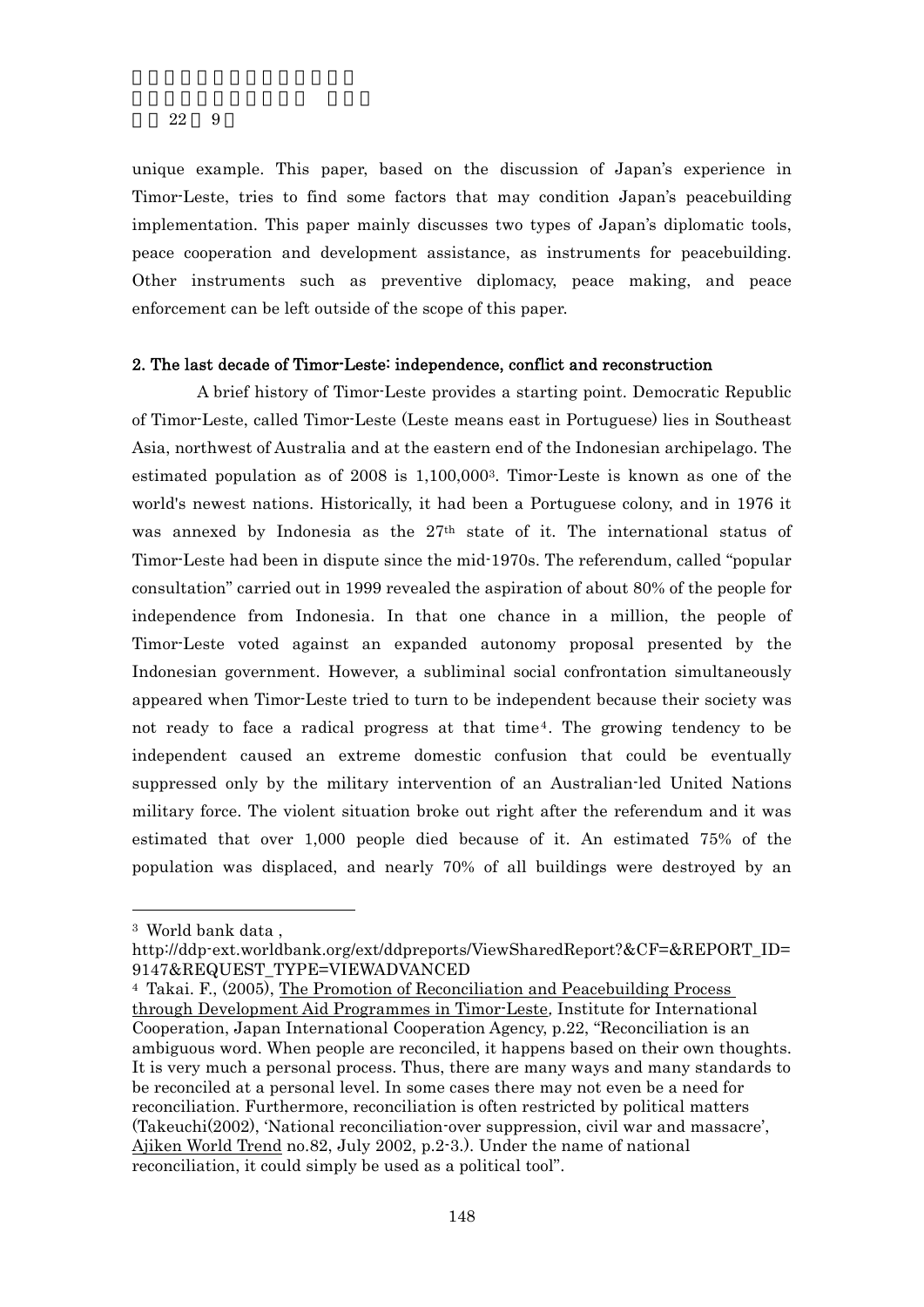22 9

-

orchestrated campaign conducted by militia groups. About 70% of the economic infrastructure of the country was laid waste.

From then onwards, a peacebuilding process started in Timor-Leste. Under the presence of UN peacekeeping mission, the representatives of the Constituent Assembly were elected in 2001. The Constitution of Timor-Leste was finalized and the Presidential election was conducted in 2002. In the same year, Timor-Leste, which had endured severe circumstances, finally gained independence. It became one of the world's newest nations, following 24 years of Indonesian control and three years of United Nations administration.

Although a progress toward nation building had seemed to be smooth, in April 2006, Timor-Leste experienced another social disorder. Due to deterioration in national security, the United Nations Integrated Mission in Timor-Leste (UNMIT) was established in August of the same year. With the commitment of the international community, mainly supported by UNMIT5, the Presidential and the Parliamentary elections in Timor-Leste were concluded in 2007. In a generally calm security environment, the results of those voting were widely accepted by all political actors and the people, demonstrating that there had been considerable progress in dialogue and reconciliation<sup>6</sup>.

The report7 of the Secretary-General dated on 12 February 2010 described that Political developments in Timor-Leste were generally indicative of continuing

<sup>5</sup> UN Security Council resolution 1704 on 25 August of 2006 stipulated that the Council further encouraged Timor-Leste to enact a set of electoral legislation which provided for the 2007 elections to be supervised, organized, administered and conducted in a free, fair and transparent manner, with due respect to the need to establish an independent mechanism, and reflects general consensus within Timor-Leste regarding the appropriate modalities for the 2007 electoral process. Also the resolution urged the development partners including the United Nations agencies and multilateral financial institutions to continue providing resources and assistance for the preparations for the 2007 elections and other projects towards sustainable and long-term development in Timor-Leste.

<sup>6</sup> Takai. F., (2005), The Promotion of Reconciliation and Peacebuilding Process through Development Aid Programmes in Timor-Leste, Institute for International Cooperation, Japan International Cooperation Agency, p.45 "People obtain the small sense of community based on their kinship. There are often no community leaders who could unite the whole community beyond the kinship. In addition, even in the same community, each family and each person has different experiences of Indonesian occupation and the violence following the referendum in 1999."

<sup>7</sup> Report of the Secretary-General on the United Nations Integrated Mission in Timor-Leste (for the period from 24 September 2009 to 20 January 2010) describes that the elections for local authorities, which were not based on political party affiliation, were held on 9 October, with voters casting ballots for chiefs and councils of the country's 442 villages (sucos). The election campaign from 30 September to 6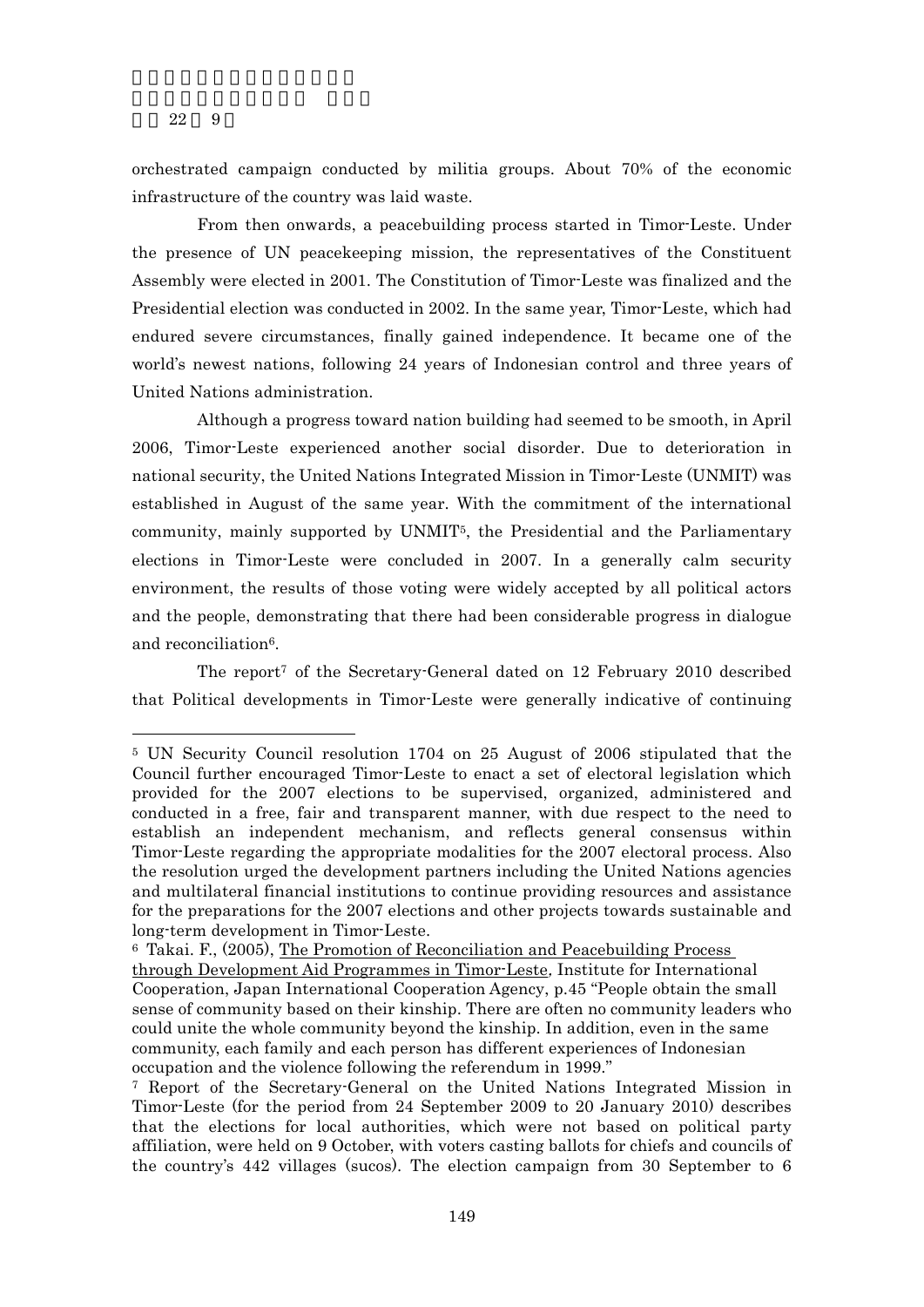22 9

 $\overline{a}$ 

stability and Political parties demonstrated continued respect for democratic processes even when addressing contentious issues. In addition, the report mentioned that the security situation in the country remained stable. On the other hand, the country at that time was in the process of establishing itself as an independent state<sup>8</sup>. It faced many fundamental challenges generally common to post-conflict countries, such as a high poverty rate, social and political fragility, weak public and private sector capacity, poor social and economic infrastructure, new and less experienced institutions, and limited economic opportunities. In April 2009, the Government of Timor-Leste appealed to the international community with a watchword such as "Goodbye conflict, Welcome development", indicating that the country had already passed a reconstruction phase, making its way to a development phase. Further, the Government identified four major priorities which were formulated in the national development plan from 2009-2013. Those were infrastructure, production-related areas, provision of social services and governance9.

## I. International Peace Cooperation to Timor-Leste

## 1. The United Nations peacekeeping mission in Timor-Leste

The United Nations peacekeeping mission is a unique instrument developed as a way to help countries and areas suffered from conflicts to restore peace and stability. Over the years, peacekeeping activities have evolved into meeting the demands of different types of conflicts and mitigating political tension<sup>10</sup>. UN operation

October and the voting were conducted in a generally peaceful atmosphere. Participation was high, with 67.75% of registered voters casting ballots. The results saw only marginal gains in women's representation at the village (suco) level despite the advocacy efforts of President José Ramos-Horta and the SG's Special Representative, with the number of women elected as village chiefs increasing slightly from 7 to 11. Timor-Leste has taken positive steps towards the establishment of democratic institutions and carried out peaceful elections in 2007, leading to a new Government with a majority in Parliament and an active opposition, as well as village (suco) elections in 2009.

<sup>8</sup> The report above quoted describes that while Timor-Leste has made considerable progress in many areas since 1999 and 2006, fundamental political, institutional and socio-economic issues remain. Timor-Leste has recovered from the 2006 crisis insofar as the immediate challenges have been resolved, with stability and security restored, and a largely peaceful transition to a new Government.

<sup>9</sup> UNDP(2008), UNDP Country Programme for Timor-Leste(2009-2013), p.5

<sup>10</sup> The first UN peacekeeping mission was established in 1948, when the Security Council authorized the deployment of UN military observers to the Middle East to monitor the Armistice Agreement between Israel and its Arab neighbours. Since then, there have been a total of 63 UN peacekeeping operations around the world. The term "peacekeeping" is not found in the United Nations Charter and defies simple definition.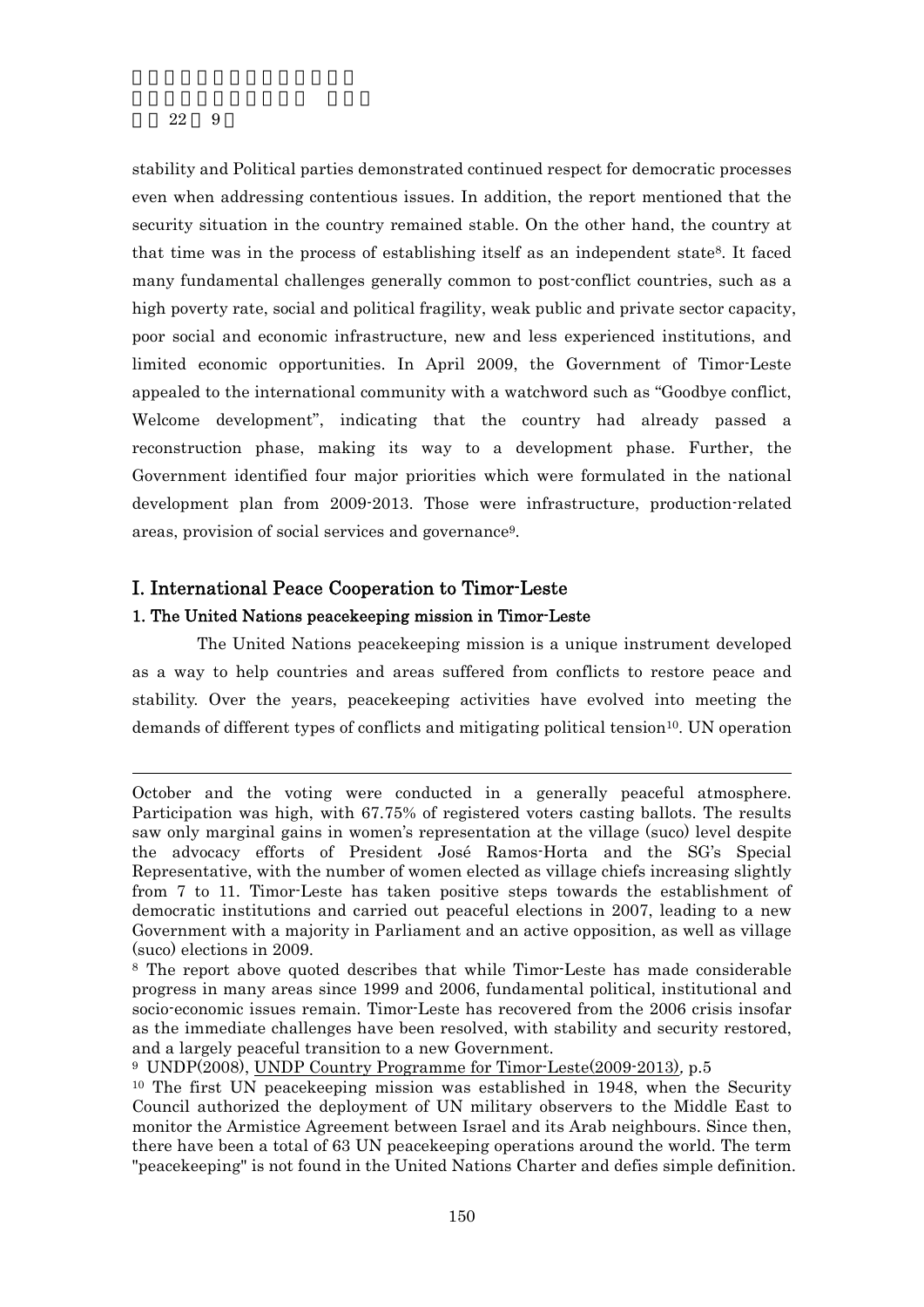$\overline{a}$ 

in Timor-Leste at present is the UN Integrated Mission in Timor-Leste (UNMIT), which was established in 2006. UNMIT was preceded by several other UN peacekeeping operations and political missions in the same country since 199911.

To begin with, the UN Mission in East Timor, UNAMET was deployed from June to October in 1999. The principal mandate of UNAMET was to organize and conduct a popular consultation to ascertain if the people of Timor-Leste accepted a special autonomy proposed by Indonesian or rejected it. Secondly, the UN Transitional Administration in East Timor (UNTAET) was established in October 1999 as a peacekeeping mission, and ended in May 2002. Since the violent situation expanded throughout the country following the rejection of special autonomy by Indonesia, the UN Security Council urgently established UNTAET in order to stabilize the public security and order. UNTAET exercised as an administrative authority over Timor-Leste during the transition period, which led to full-fledged independence in 2002.

Next, taking over the authority of UNTAET, the Security Council decided to establish a following mission, the UN Mission of Support in East Timor (UNMISET). This mission was mandated to deploy from May 2002 to May 2005, which was also a peacekeeping mission. UNMISET provided assistances for the newly independent nation until all operational responsibilities were fully devolved to the Timor-Leste authorities.

Furthermore, once a couple of peacekeeping missions withdrew, a political mission, the UN Office in Timor-Leste (UNOTIL) deployed from May 2005 to August 2006. UNOTIL took over the important role of the previous missions, supporting the development and improvement of State level institutions of the country, including its police sector. This mission provided training in the observance of democratic governance and human rights. At the initial period of UNOTIL, it was scheduled to complete its presence in May 2006 and the Security Council had already a specific post-UNOTIL policy. However, Timor-Leste was confronted with a critical situation in April-June in 2006. Here, the leaders of the country and the international community were forced to recognize a glimpse of the background of the country. On 11 June in

Dag Hammarskjöld, the second UN Secretary-General, referred to it as belonging to "Chapter Six and a Half" of the Charter, placing it between traditional methods of resolving disputes peacefully, such as negotiation and mediation under Chapter VI, and more forceful action as authorized under Chapter VII (http://www.un.org/en/peacekeeping/).

<sup>11</sup> UN Security Council resolution 1704 on 25 August of 2006 decides to establish a follow-on mission in Timor-Leste, the United Nations Integrated Mission in Timor-Leste (UNMIT).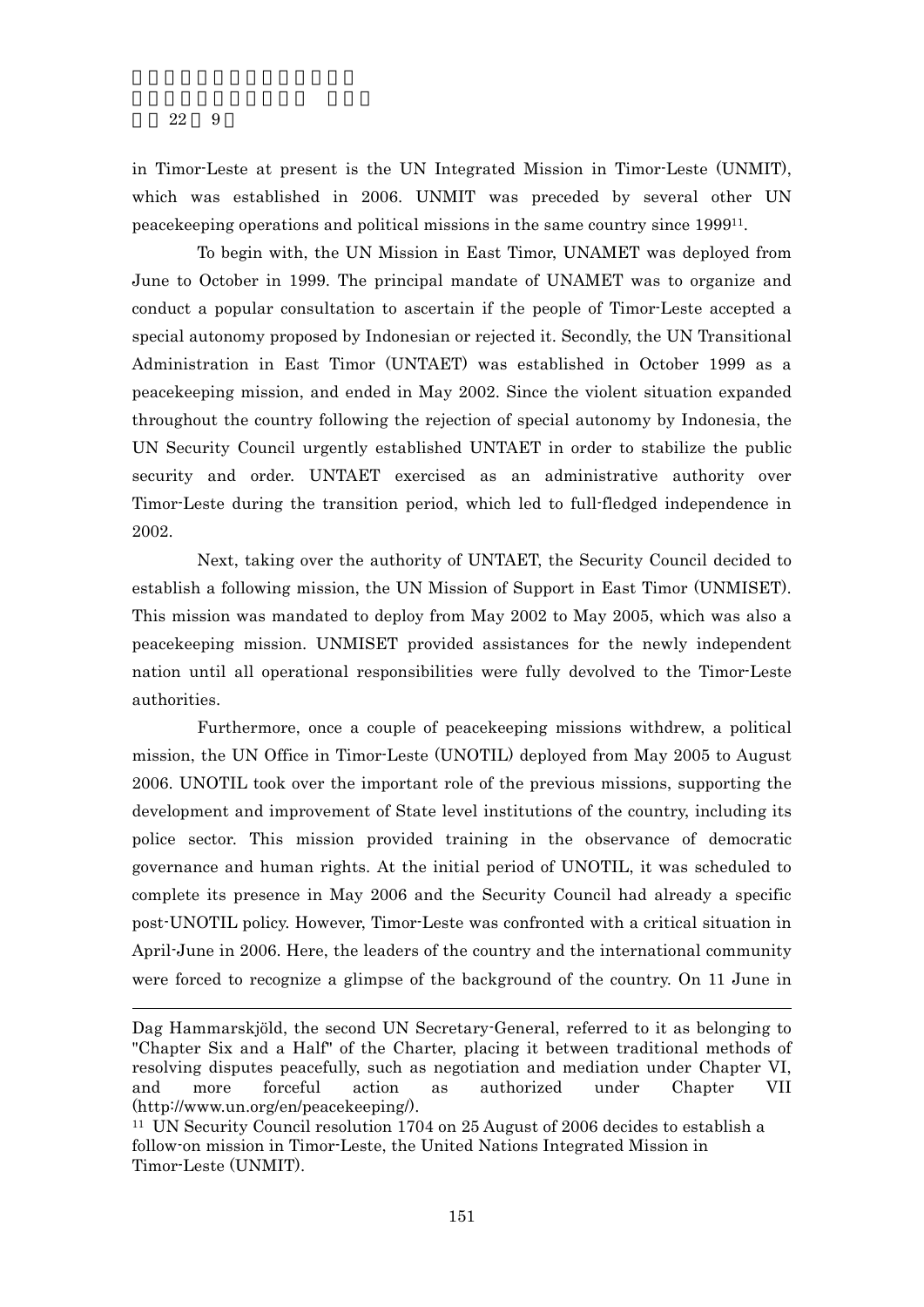$\overline{a}$ 

2006, the President of Timor-Leste, the President of the National Parliament and the Prime Minister wrote to UN Secretary-General to request a continuous contribution by the international body for the purpose of maintaining the stability of the country. Based on this request, the Security Council decided to prolong UNOTIL activities up to 20 August 2006.

#### 2. UN mission in Timor-Leste at present: UNMIT

 Considering the recommendations submitted by the Secretary-General, the Security Council chaired by Japan, adopted its resolution 1704 on 25 August 2006, to establish a new mission, the UN Integrated Mission in Timor-Leste (UNMIT). UNMIT launched in the wake of a political, humanitarian and security crisis affected by the crisis in April-May 200612. UNMIT was expected to get down to several fundamental factors such as democratic governance, election, security, judicial system, and humanitarian assistance. Resolution 1704 mandated that UNMIT consisted primarily of a civilian component, including police personnel, military liaison and staff officers<sup>13</sup>, so that the country strengthened its own capacity in various sectors. Having replaced UNOTIL, UNMIT up to now has been working with the cooperation of the Government of Timor-Leste, national political parties and other stakeholders in the country and in the region, focusing on ensuring the effective implementation of its mandate. By its resolution 1704, the Security Council mandated UNMIT as follows;

- (a) Support the Government and relevant institutions with a view to consolidating stability, enhancing a culture of democratic governance and facilitating political dialogue;
- (b) Support Timor-Leste in all aspects of the 2007 presidential and parliamentary electoral process;
- (c) Provide support to the national police and assist in conducting a comprehensive review of the role and needs of the security sector;

<sup>12</sup> UNMIT was established with a far-reaching mandate to assist the country in overcoming the consequences and the underlying causes of the 2006 crisis

 <sup>(</sup>http://www.un.org/en/peacekeeping/missions/unmit/background.shtml).

<sup>13</sup> UN Security Council resolution 1704 on 25 August 2006 decided to establish a follow-on mission in Timor-Leste, the United Nations Integrated Mission in Timor-Leste (UNMIT), for an initial period of six months, with the intention to renew for further periods, and further decided that UNMIT would consist of an appropriate civilian component, including up to 1,608 police personnel, and an initial component of up to 34 military liaison and staff officers.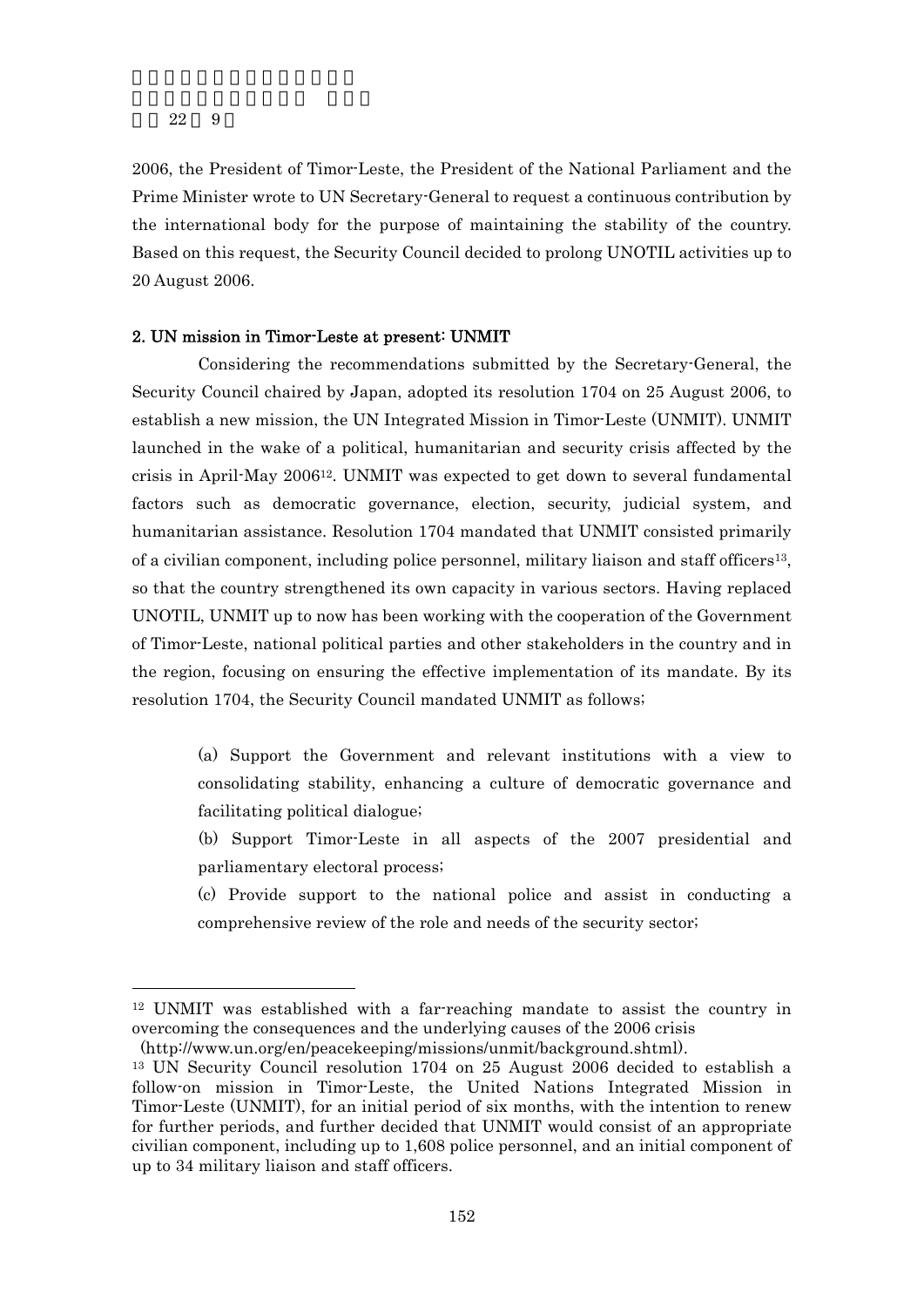## (d) Assist in further strengthening the national capacity for the monitoring, promotion and protection of human rights;

(e) Cooperate and coordinate with United Nations agencies, funds and programmes and all relevant partners with a view to making maximum use of assistance in post conflict peacebuilding and capacity-building.

Subsequently to its resolution 1704, the Security Council modified the mandates for UNMIT by several following resolutions. For example, by its resolution 1802 on 25 February 2008, which was adopted after the attacks on the President and the Prime Minister of Timor-Leste on 11 February 2008, the Security Council also requested UNMIT to:

(a) Continue its efforts to enhance the effectiveness of the judiciary system;

(b) Support the Government of Timor-Leste in its efforts to coordinate donor cooperation in areas of institutional capacity-building;

(c) Intensify its efforts, working with partners, to assist with further training, mentoring, institutional development and strengthening of the PNTL.

By its resolution 1867 on 26 February 2009, the Security Council entrusted UNMIT a number of additional tasks, including the support for local elections in 2009, in response to the request from the Government of Timor-Leste. Moreover, by its resolution of 1912 on 26 February 2010, the Security Council again requested UNMIT to extend the necessary support for municipal elections and also encouraged the international community to assist in the democratic process at the local level of the country. Since the establishment of the mission, the security in Timor-Leste has remained relatively calm, and UNMIT's effective efforts to promote a political dialogue and national reconciliation and to implement each provision of its mandate have maintained. A comprehensive effort combined by the UN Missions and bilateral assistances has been actively and effectively instrumental in providing coordinated policy, political, technical and financial support to help Timor-Leste accomplish its goals. By its resolution 1912, the Security Council decided to extend the mandate of UNMIT until 26 February 2011, sustaining the current authorized level<sup>14</sup> (see, Box1).

Therefore, in the course of these developments, the UN Mission in East Timor (UNAMET), the UN Transitional Administration in East Timor (UNTAET), the UN

22 9

 $\overline{a}$ 

<sup>14</sup> UN Security Council resolution 1912 stipulates that the Council decided to extend the mandate of UNMIT until 26 February 2011 at the current authorized levels.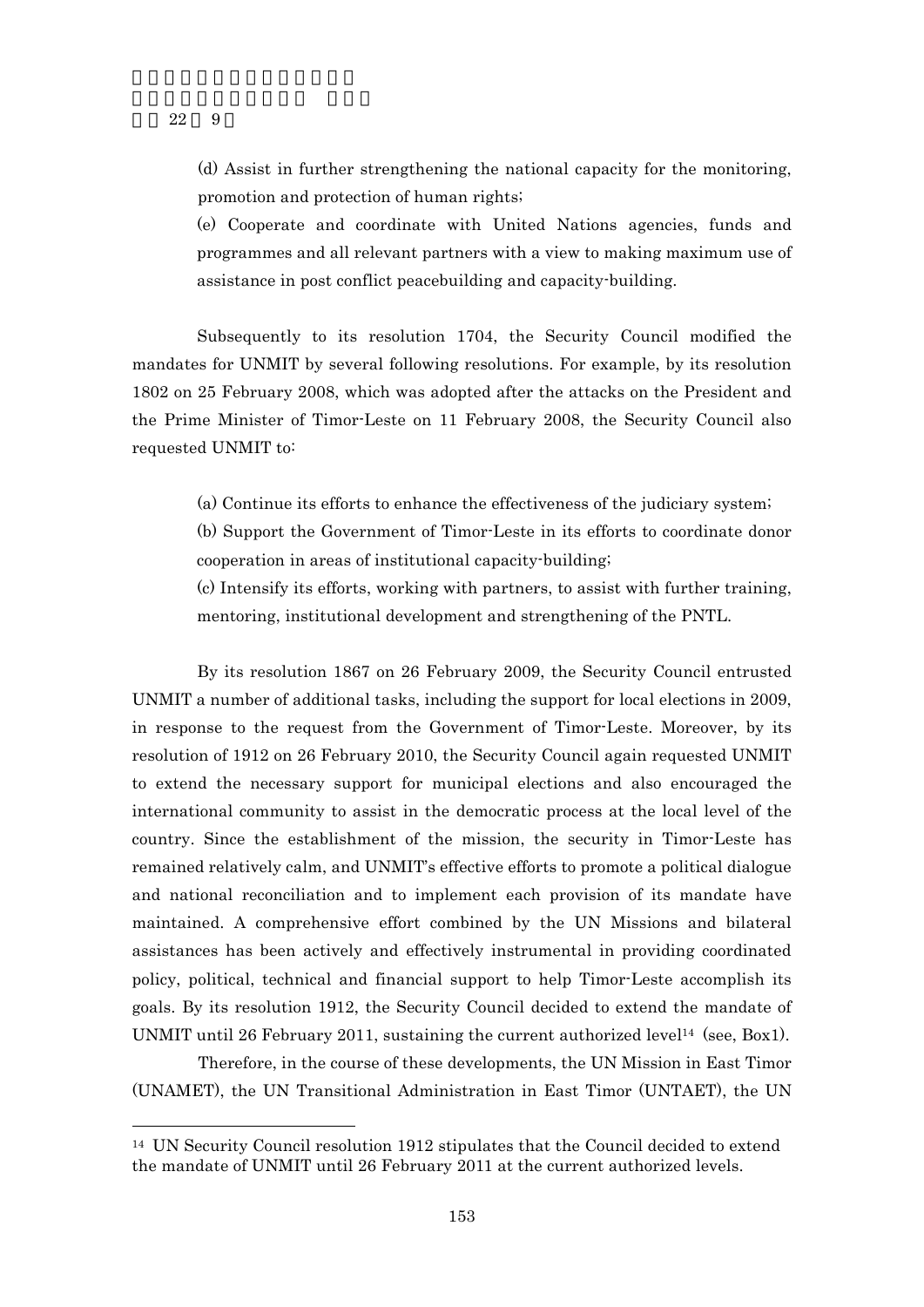-

Mission of Support in East Timor (UNMISET), the UN Office in Timor-Leste (UNOTIL), and the UN Integrated Mission in Timor-Leste (UNMIT) have significantly played the key role.

## 3. Japan's International Peace Cooperation Assignments in Timor-Leste

Aiming to play a more active role in the international peace cooperation arena, Japan enacted the Law Concerning Cooperation for United Nations Peacekeeping Operations and Other Operations, which is called "the International Peace Cooperation Law" in June 1992. Since then, the law has permitted Japan to provide military and civil personnel and material support for initiatives conducted by the UN and other international organizations. The law establishes the three pillars of Japan's international peace cooperation as follows; participation in UN peacekeeping operations, contribution to international humanitarian relief operations, and contribution to international election monitoring activities15.

### (a) UN Peacekeeping Operations

UN peacekeeping operations are activities undertaken by the UN to resolve conflicts around the world. In traditional peacekeeping operations, peacekeeping forces composed of national contingents of troops and cease-fire observer missions (in principle composed of unarmed military personnel) perform such tasks as monitoring cease-fires, separating hostile forces, and maintaining buffer zones. More recently, peacekeeping operations have expanded to include such administrative assistance activities as election and human rights monitoring, reconstruction and development, and organization and institution building, carried out by civilian personnel.

## (b) International Humanitarian Relief Operations

International humanitarian relief operations, undertaken outside the parameters of UN peacekeeping operations, provide assistance to refugees and other people affected by conflicts (afflicted persons) and the repair of damage caused by conflicts. These operations are usually carried out by international organizations, such as the United Nations High Commissioner for Refugees (UNHCR) and the World Health Organization (WHO).

<sup>15</sup> Secretariat of the International Peace Cooperation Headquarters, Cabinet Office(2009), Paths to Peace, History of Japan's International Peace Cooperation, 2009 edition, p.1-3.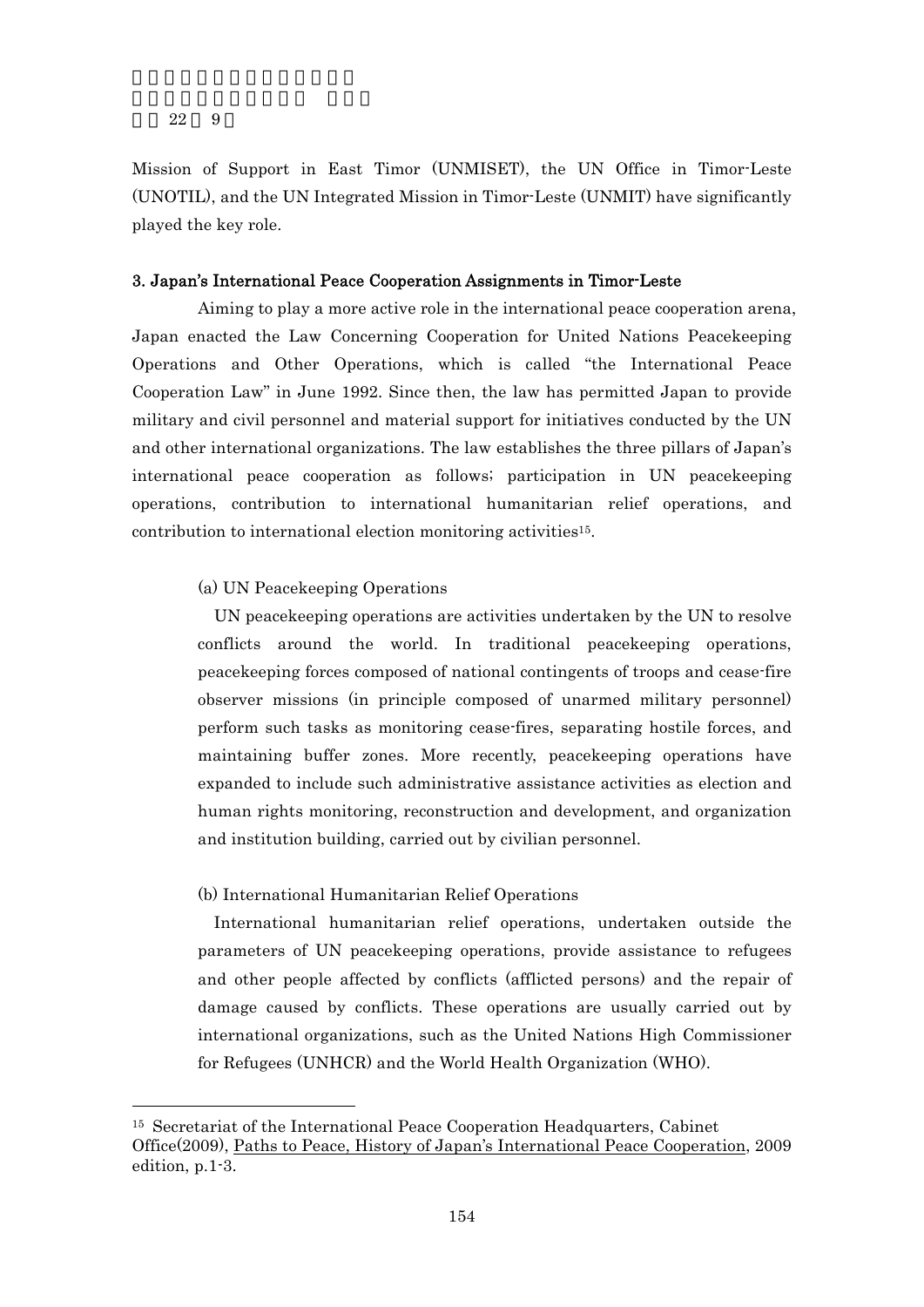$\overline{a}$ 

## (c) International Election Observation Activities

International election observation activities aim to ensure the fair execution of elections and other voting to establish a ruling apparatus by democratic means in areas disrupted by conflict. These operations are implemented outside the parameters of UN peacekeeping operations and are carried out principally by the UN, the Organization of American States (OAS), the Organization for Security and Cooperation in Europe (OSCE), and other regional organizations.

Timor-Leste sits in the geopolitically important area that divides Asia and the Pacific. Recognizing that stabilizing this area definitely contributes to the peace and stability of the Asia-Pacific region, Japan has placed an emphasis on this issue. From this viewpoint, the Japanese government has been actively providing a wide ranging type of assistance to the new born country for its reconstruction and development<sup>16</sup>. The details of the past assignments of dispatch of personnel are as follows17;

#### (1) Civilian Police Officers (July to September 1999)

Responding to the request from UN, Japan dispatched three civilian police officers to UNAMET, which conducted the direct ballot on August 30, 1999. From July to September 1999, two civilian police officers were stationed at the UNAMET headquarters in Dili, and one was stationed at the UNAMET office in Jakarta, Indonesia. Their duties were to collect information on incidents in Timor-Leste and advised the Indonesian police who were responsible for maintaining law and order there.

(2) Displaced Persons Relief Unit (November 1999 to February 2000)

Upon the request of the United Nations High Commissioner for Refugees (UNHCR), air transport units of the Self-Defense Forces were dispatched and

<sup>16</sup> In addition to a series of dispatch of personnel, Japan has made contributions in kind to Timor-Leste. As the first assignment in 1999, Japan provided 2,000 radios to UNAMET for pre-election publicity purposes. As the second assignment of the same year, Japan provided relief supplies, including tents, blankets, sleeping mats, water containers, and plastic sheeting to the UNHCR. At that period, UNHCR implemented humanitarian activities in Timor-Leste and Indonesia in behalf of displaced persons. 17 The information is derived mainly from the Secretariat of the International Peace Cooperation Headquarters, Cabinet Office(2009), Paths to Peace, History of Japan's International Peace Cooperation, 2009 Edition.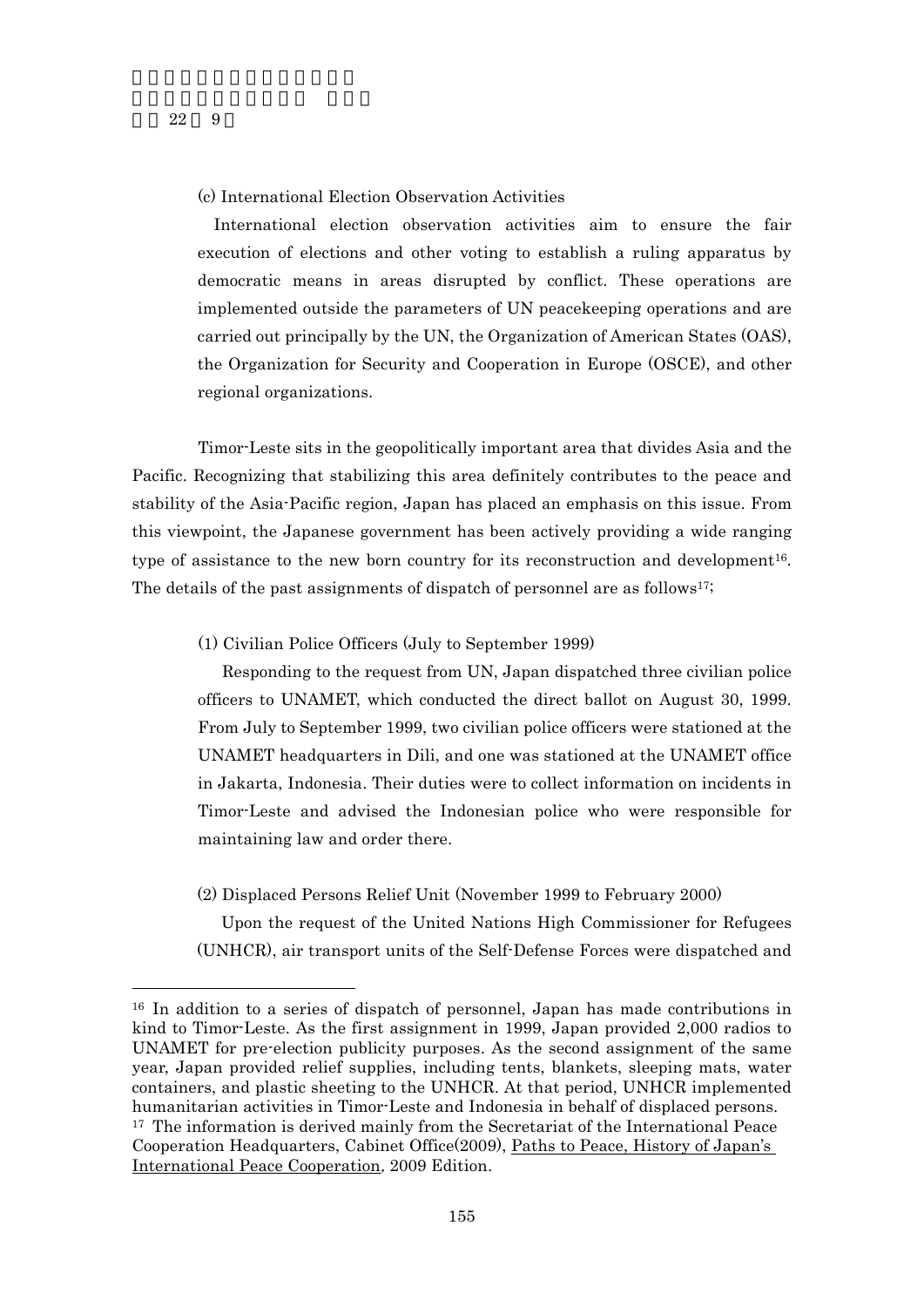transported humanitarian relief goods to Timor-Leste for a large number of refugees and IDPs resulting from the confrontation after the popular consultation. The air units and other personnel to Indonesia from November 1999 to February 2000 provided transport services as part of UNHCR operations.

#### (3) Election Observers (August to September 2001)

On August 30, 2001, the election for the Constituent Assembly was held supported by UNTAET. On the request from UN, Japan dispatched 14 election observers composed of 8 national government officials and 6 individuals from the private sector. The duties of those were to collect information from relevant organizations and to monitor election campaign and related activities. On the voting day, they observed 15 polling stations.

#### (4) Staff Officers (February 2002 to June 2004)

Japan sent a group of 10 staff officers to the headquarters of UNTAET and UNMISET from February 2002 to May 2003. The second party of 7 staff officers also was sent from April 2003 to June 2004. The dispatched personnel were stationed in the headquarters in Dili, being involved in planning and coordination for the maintenance and repair of infrastructures and other logistic supports.

#### (5) Engineer Units (March 2002 to June 2004)

Japan dispatched 680 Ground Self-Defense Forces personnel in the Engineer Units and 10 staff officers to UNTAET. They carried out logistic operations for UNTAET as the maintenance and repair of infrastructures. Those operations were expected to provide assistance for the economic activities and daily lives of the country. UN officials and Timor-Leste's leaders voiced appreciation for the activities of the Japanese unit at various opportunities.

#### (6) Election Observers (April 2002)

On April 14, 2002, the presidential election was held in Timor-Leste under the auspices of UNTAET. Upon the request of UN, Japan dispatched eight election observers, made up of 4 national government officials and 4 individuals from the private sector. They watched over the campaigning and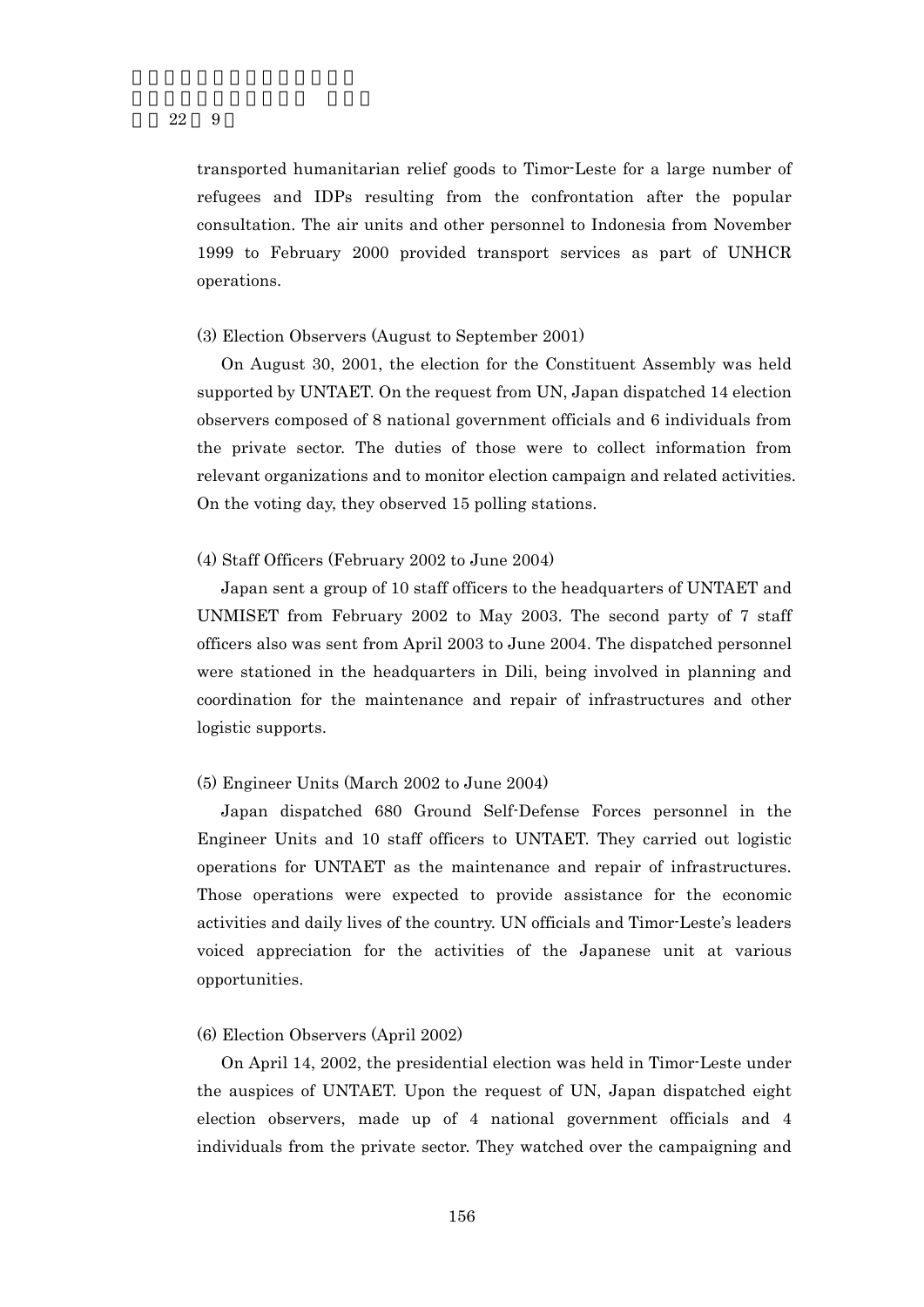election preparations. On the election day, they monitored voting at a total of 14 polling stations, and the next day monitored ballot counting.

#### (7) Civilian Police Officers (January 2007 to February 2008)

In April 2006, the security situation in Timor-Leste deteriorated in the wake of protest activities. At the request of UN, Japan dispatched a total of 4 civilian police officers to UNMIT on separated occasions between January 2007 and February 2008. The first pair was stationed from January to August 2007 and the second pair from August 2007 to February 2008. The Japanese personnel were assigned to the civilian police component of the headquarters of UNMIT, where they conducted such activities as giving advice to the police component.

#### (8) Election Observers (March to July 2007)

In Timor-Leste in 2007, three important elections were realized, the presidential election on April 9, the presidential runoff on May 9, and the parliamentary election on June 30. This series of nation wide elections was the first time that democratic elections were held by the people of Timor-Leste. Japan dispatched election observation teams on all three occasions. 14 electoral observers, including 5 national government officials and 9 individuals from the private sector, for the presidential election on April 9; 8 election observers, including 4 national government officials and 4 individuals from the private sector, for the presidential runoff on May 9; and 14 electoral observers, including 5 national government officials and 9 individuals from the private sector, for the parliamentary election on June 30. They were assigned to various districts to observe election campaigning, balloting preparations, voting, and ballot counting.

#### (9) Military Liaison Officers (expected in 2010)

On 16 March, 2010, Prime Minister Hatoyama, having a meeting with President of Timor-Leste, Ramos Horta, mentioned that Japan was going to consider a possibility of dispatching military liaison officers to UNMIT for the purpose of contributing to the country, especially at the final stage of UNMIT commitment to peacebuilding of Timor-Leste.

## II. Development Assistance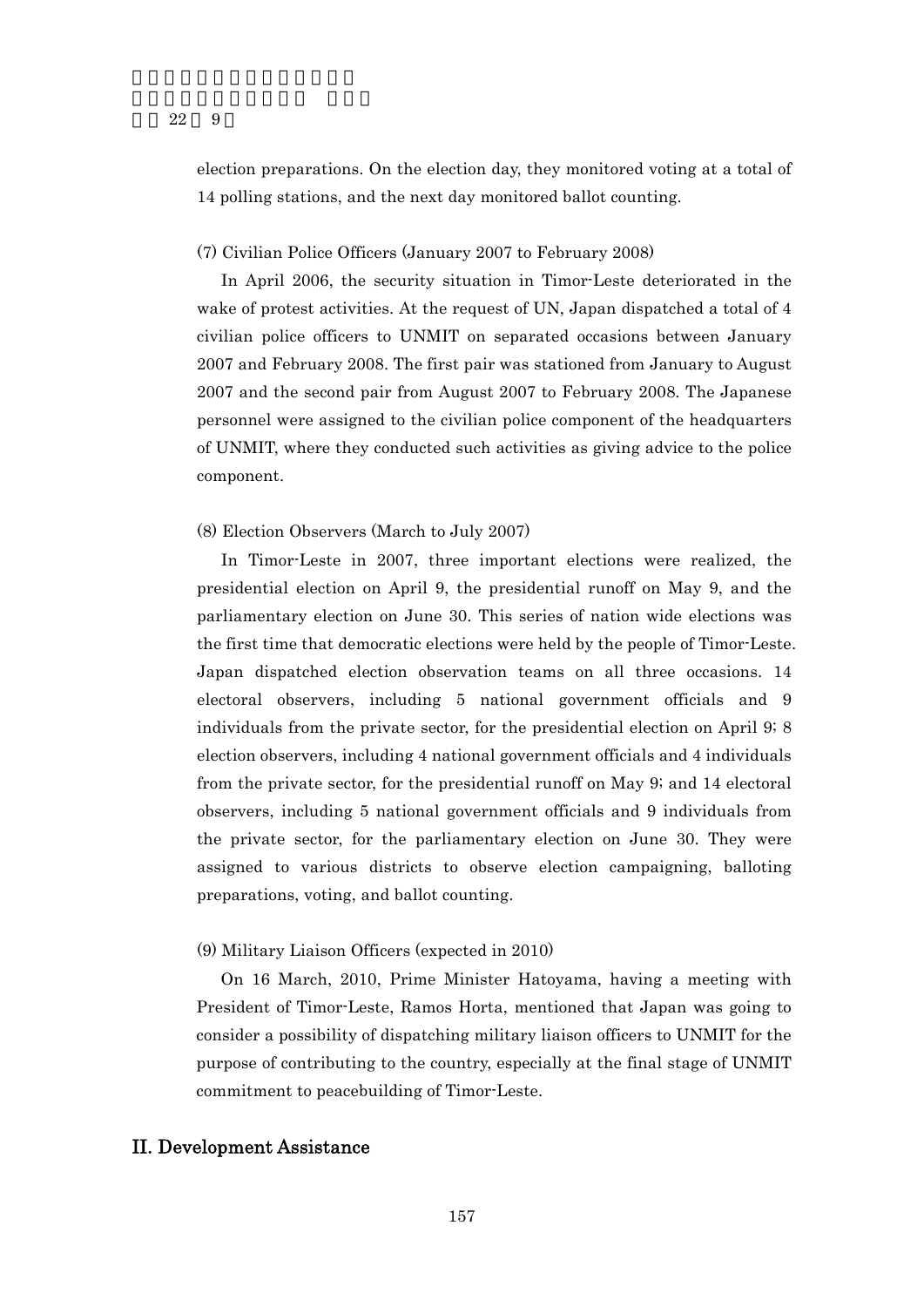-

#### 1. International community

Turning now to another instrument, that is development assistance. Since the end of the Cold War in the 1990's, an increasing number of countries and areas have experienced regional conflicts and civil wars. Those are caused by piled antagonisms such as confrontations rooted in religious exclusiveness and ethnic differences, intertribal disputes, and scrambles for natural resources. In less developed countries in particular, domestic confrontations easily develop physical conflicts aggravated by chronic problems such as poverty and insufficient governance capacity. Once a conflict breaks out, the masses are likely to be caught up in it, and human rights violations arise with serious humanitarian problems resulting in large-scale refugees and internally displaced persons (IDPs). As conflicts paralyze economic and social foundations, years of the development efforts can be instantly destroyed, resulting in a huge amount of economic losses.

As a consequence, there is a growing consensus in the international community. In fact, one can cite many examples which seem to be an evidence of this global phenomenon. For example, Peacebuilding as a key word has been used frequently since Boutros Boutros-Ghali, then-Secretary General of the United Nations, published "Agenda for Peace" in 1992. Ever since, the donor community started to regard peacebuilding as one of the major missions in development assistance. The international development goals of the Millennium Development Goals (MDGs) cannot be achieved without realizing peace and stability as indispensable preconditions for sustainable development<sup>18</sup>. In times of conflict, how to eliminate threats against individuals and how to find ways to achieve peace are responsibilities of the international community. Poverty, ethnic disparities, confrontations over economic opportunities, and the lack of national integrity and consolidation, are crucial factors often comprising basic conditions of the conflicts. Therefore, emergency humanitarian aid and ODA for reconstruction, development, and democratization should play an important role, in addition to military and political approaches such as the United

<sup>18</sup> UNDP/The Government of Timor-Leste(2009), The Millennium Development Goals, Timor-Leste, p.5, "The first MDG Report of Timor-Leste was prepared during 2003 and was launched in May 2004. A nationwide public information campaign on MDGs was undertaken in all 65 sub-districts to inform the people on the results of the poverty assessment, raise their awareness of MDGs, and promoted active participation by the people in the country's efforts to achieve human development. However, the first Timor-Leste MDG Report did not contain disaggregated data. The 2009 MDG report is published together with a local MDG report of a pilot district of Oecusse. The Oecusse report will help in disaggregating the data to bring out the rural and urban differences in the performance of each goal."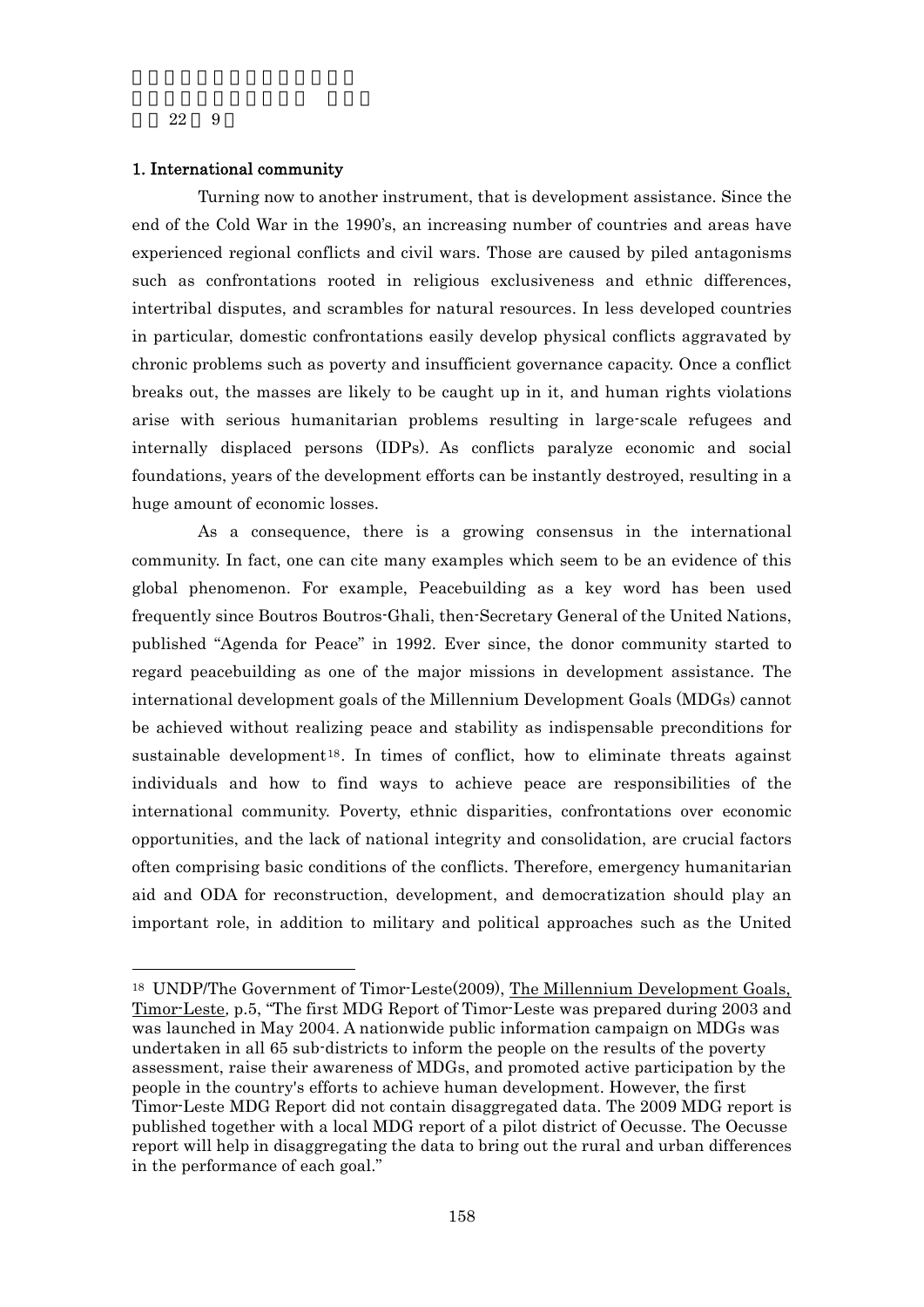$\overline{a}$ 

Nations Peacekeeping Operations, the deployment of multinational forces, preventive diplomacy and peace mediation  $19$ . There is a common understanding regarding peacebuilding based on the past arguments among the United Nations, other international organizations and major donors  $20$ . It can be classified into three descriptions as follows;

(1) In the broadest sense, peacebuilding covers every stage of conflict from pre-conflict, to during-conflict and to post-conflict, and also covers various sectors of activities. In the narrowest sense, on the other hand, peacebuilding indicates only post-conflict activities and is distinguished from political/military activities such as peacemaking and peacekeeping.

(2) While peacebuilding and other peace operations such as peacemaking and peacekeeping refer to different activities, there is a wide consensus on the point that these activities are closely related to and sometimes overlap with one another.

(3) Although conflict prevention and peacebuilding do not have the same meaning in all cases, among countries that have experienced conflict and are at risk of reoccurrence, they are considered to have nearly the same meaning. Activities for conflict prevention and for peacebuilding seem to overlap with each other.

At a practical level, in 1997, the Organization for Economic Cooperation and Development/ Development Assistance Committee (OECD/DAC) published guidelines. This document visualized the direction of development assistance for conflict prevention and peacebuilding, and it was followed by new guidelines  $21$  in 2001. Accompanying with those initiatives by OECD/DAC, bilateral donors began to discuss peacebuilding as an idea for aid policy. In 2007, OECD development ministers adopted a set of DAC Principles for Good International Engagement in Fragile States and Situations (see, Box3). That aims to strengthen a model of international engagement

20 MOFA(2006), Third Party Evaluation, Evaluation of Japan's Peacebuilding Assistance Policy ~A Case Study: Afghanistan~

<sup>19</sup> There is an active movement which combines peace cooperation and development assistance among the international donors. For example, in Timor-Leste, UNDP works closely with the UN Country Team, international financial institutions as well as bilateral and multilateral agencies within the framework of the UN Integrated Mission in Timor-Leste established by the United Nations Security Council Resolution 1704, of 2006, which underpins the "One UN approach (http://www.tl.undp.org/).

<sup>21</sup> OECD/DAC(2001), The DAC Guidelines, Helping Prevent Violent Conflict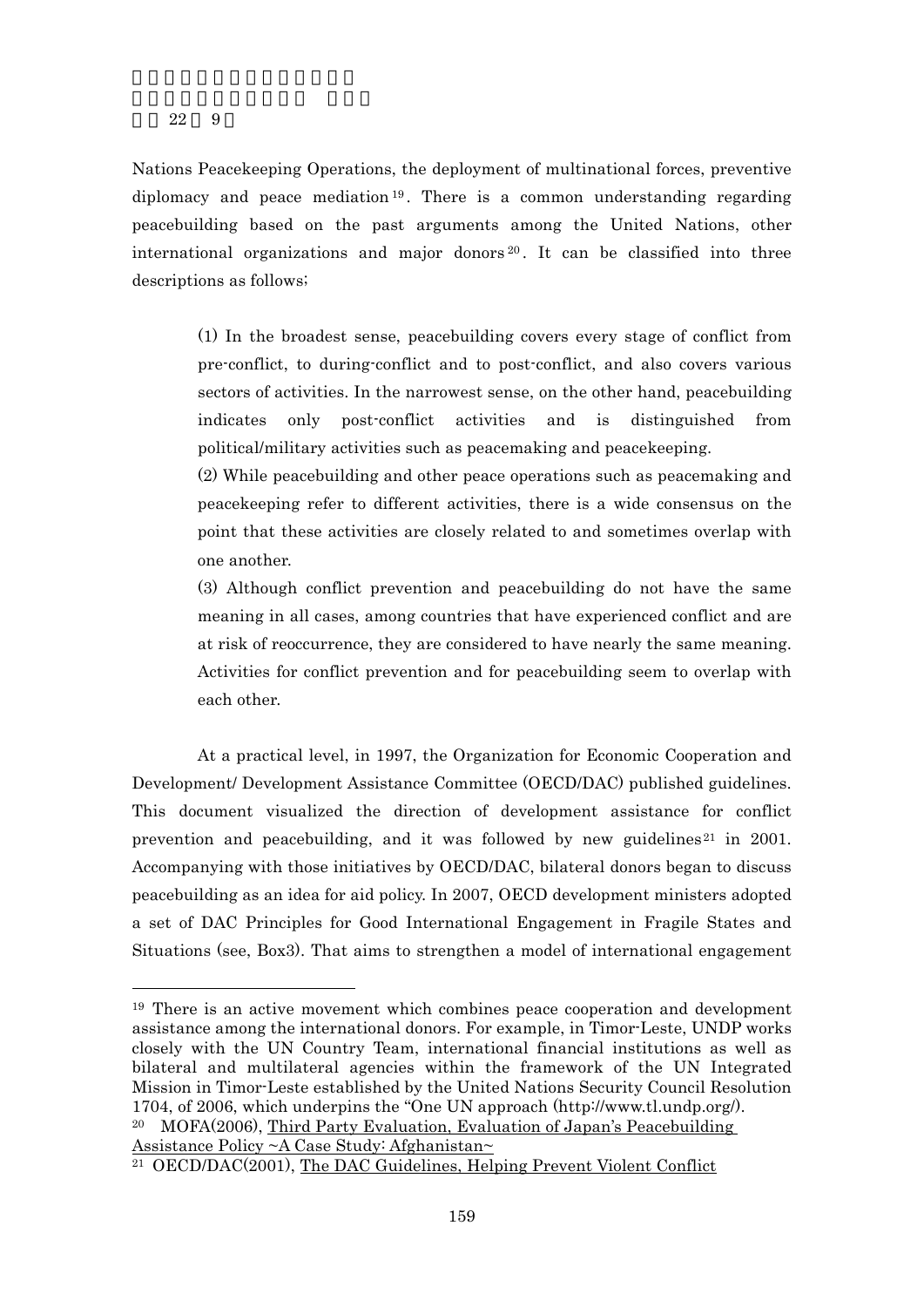for the countries which are still behind. Those principles reflect a growing consensus that fragile states require a different type of approach in comparison to relatively better performing countries.

Under the leadership of OECD/DAC, among international organizations and major donors, five most needed countries, such as Afghanistan, Central African Republic, Democratic Republic of the Congo, Sierra Leone and Timor-Leste<sup>22</sup>, are currently are listed as the most prioritized target of post-conflict assistance. These states face severe development challenges such as insecurity, weak governance, limited administrative capacity, chronic humanitarian crises, persistent social tensions, violence or the legacy of civil war. The results of commitment by the international community will be announced at the Fourth High Level Forum on Aid Effectiveness in 2011.

In 2009, as a subsidiary body of OECD/DAC, the International Network on Conflict and Fragility, called INCAF23 was established for the purpose of helping improve international commitment to development challenges in conflict related issues. The Network enables experts from governments and international organizations on peace, security, governance and development effectiveness to sit on the same table. It aims to work in close partnership with the United Nations, NATO, the World Bank and other bilateral and multilateral agencies. The Network and those bodies dedicate to development and peacebuilding issues, facilitating coordination among them to share experiences. It also associates actors of South-South cooperation through consultation and regular meetings. The Network pursues a whole-of-government approach to work so as to ensure more effective policy coherence,

 $\overline{a}$ 

<sup>22</sup> UNDP began its involvement in Timor-Leste in December 1999, working initially with UNTAET, in the areas of rehabilitation and reconstruction. The Standard Basic Assistance Agreement (SBAA) signed on 20 May 2002 provided an early framework for UNDP's intervention in the country. At the same time, with independence in 2002 came a gradual move in programming focus beyond the necessities of post-conflict recovery, and towards a sustainable development strategy. UNDP proved quick in responding to the humanitarian emergency which occurred in the wake of the 2006 crisis, initiating Flash Appeal programs and creating a Crisis Prevention and Recovery portfolio with a focus on strengthening post-conflict governance, restoring local socio-economic foundations, and developing national capacity for disaster risk management and recovery. The Country Programme Action Plan (CPAP) 2009-2013 has been formulated in partnership with state institutions including the Ministry of Economy and Development. The country program mirrors the priorities of the Fourth Constitutional Government's framework for promoting administrative reform and stabilization. It has benefited from various stakeholder consultations with the government, parliament and other state institutions, civil society and the United Nations (UN) system.

<sup>23</sup> http://www.oecd.org/dac/incaf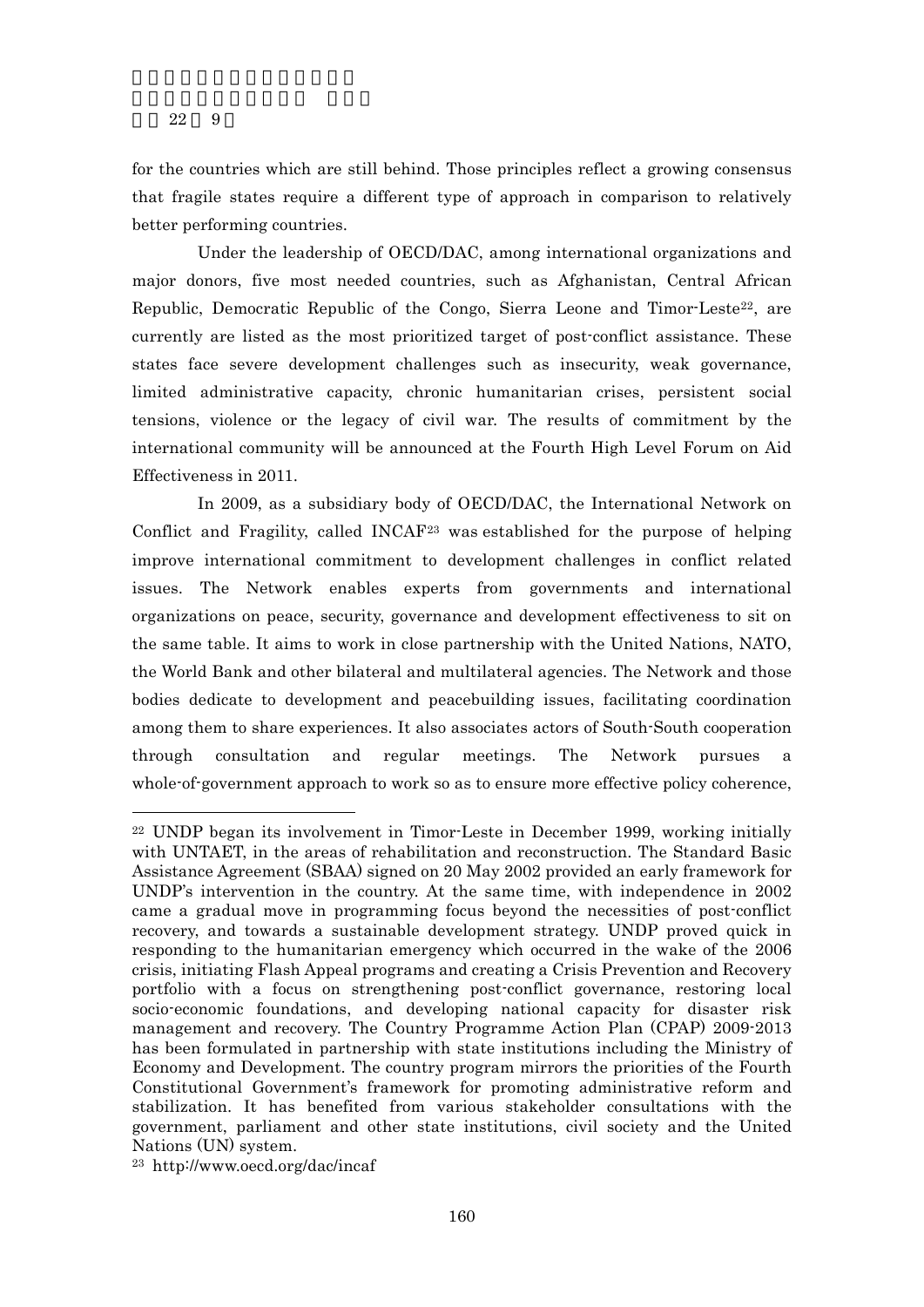$\overline{a}$ 

coordination and complementarity. Based on a whole-of-government approach, INCAF tries to go beyond traditional aid management to examine substantive peacebuilding issues such as security, conflict prevention, and statebuilding.

#### 2. Japan's ODA to Timor-Leste

Japan has been one of the top donors of Official Development Assistance (ODA) in the world. Therefore, there have been domestic and international calls and suggestions for more effective and efficient implementation of resources with better quality in the most needed sectors. Growing consensus at the global level on the importance of assistance to conflict issues apart from political and military approaches, Japan has made an active effort for peacebuilding through ODA. In the last decade, since peacebuilding has been identified as one of the priorities of Japan's ODA policy, there has been a significant increase in support in the form of emergency humanitarian relief during armed conflicts, assistance for expediting the settlement of conflicts, and assistance for the post-conflict consolidation of peace and nationbuilding24 (see, Box2).

Since the end of the last century, Japan has frequently used the word "peacebuilding" in ODA policy documents as well as official speeches by its political leaders. At the G8 foreign ministers' meeting held in Miyazaki, Japan, in July 2000, the Japanese government manifested "Action from Japan on Conflict and Development." This was the first official announcement to introduce Japan's fundamental policy on conflict-affected countries and areas. Since then, Japan has provided diversified support through ODA to contribute to alleviating people's suffering at every stage of conflict cycles. In the ODA Charter revised in August 2003, the assistance to conflict-affected countries was set as one of the priority issues. In Japan's foreign policy, peacebuilding was adopted to be applied to development assistance in conflict prevention, emergency response, post-conflict support, and medium- and long-term development. Specific peacebuilding activities in the ODA Charter include the following reconstruction assistance: assistance to facilitate the peace process; humanitarian and rehabilitation assistance such as assistance for refugees and for the restoration of basic infrastructure; assistance for assuring domestic stability and security, including disarmament, demobilization and reintegration of ex-combatants (DDR), and the collection and disposal of weapons, including demining; and assistance for reconstruction, including social and economic

 $24$  The earliest example where Japan played a principal role in conflict resolution was the assistance to Cambodia.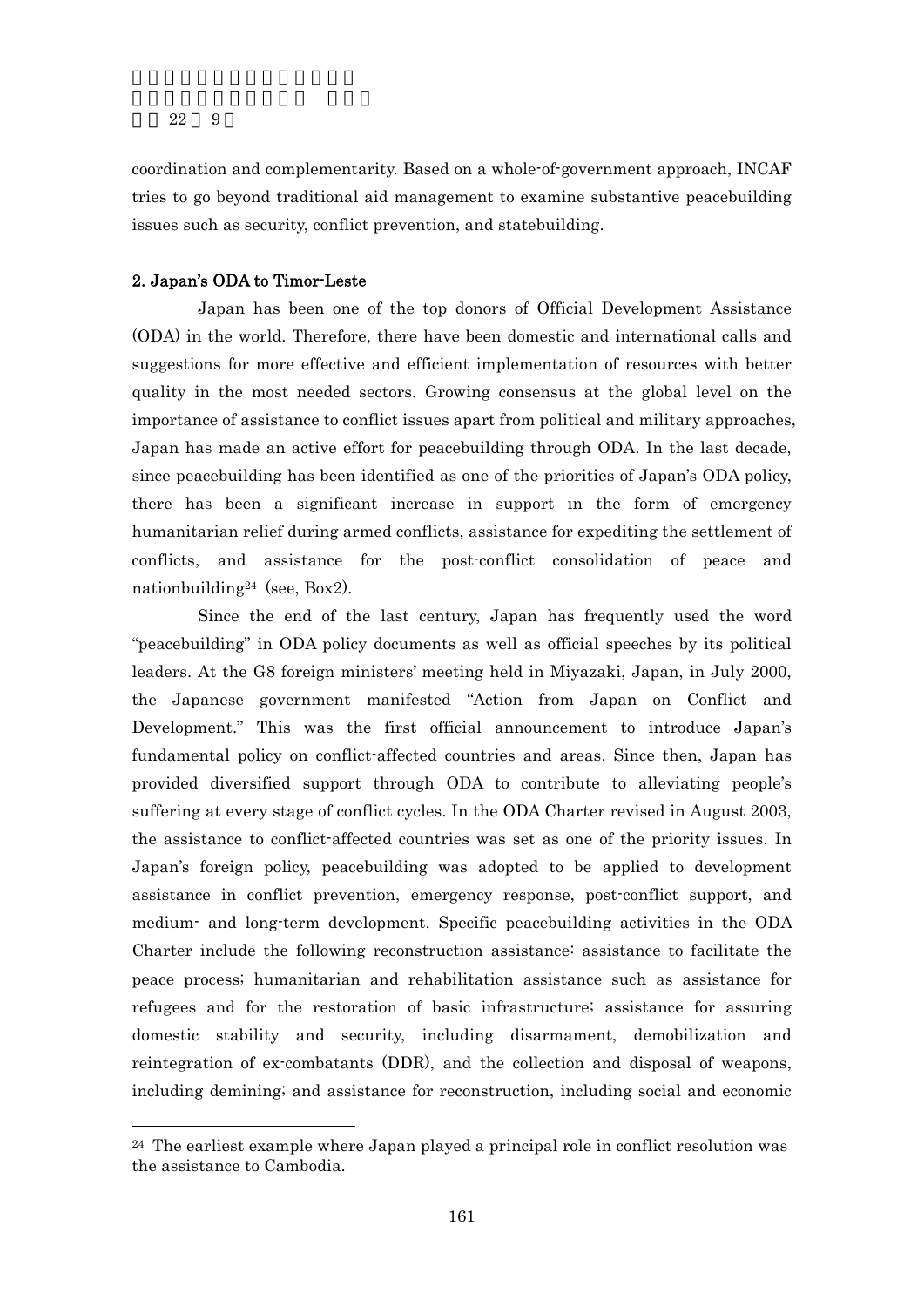$\overline{a}$ 

development and the enhancement of the administrative capabilities of governments. According to the new Medium-Term Policy on ODA formulated in 2005, the ultimate goal of peacebuilding is to prevent the occurrence and recurrence of conflicts, alleviate the various difficulties that people face during and immediately after conflicts, and subsequently achieve long-term stable development. In addition, in conflict-related situations, Japan's ODA policy incorporates the perspective of "Human Security" in protecting and empowering individuals at every stage of post-conflict reconstruction and development. In fact, Japan has worked towards this goal by cooperating with other stakeholders in order to bring peace and stability in the countries which have been shattered by conflicts and have lost enough capacity to govern, such as Cambodia, Afghanistan, Iraq, Sri Lanka, and Timor-Leste.

In December 1999, celebrating the result of the popular consultation which led Timor-Leste an independent nation, Japan, leading other major donor countries, hosted the First Donor's Meeting for Timor-Leste in Tokyo. At the meeting, Japan pledged official development assistance that totaled US\$130 million for three years, with particular emphasis on infrastructure, agriculture and human resources development. Within this political framework, Japan has been supporting Japanese non-governmental organizations (NGOs) that are active in Timor-Leste, with financial assistance amounting US1.46 million (since 2000) under the grassroots grant aid scheme.

Since the beginning of the bilateral cooperation with Timor-Leste, the Japanese government has been implementing its activities in association with the Japan International Cooperation Agency (JICA) and is going to continue its support in accordance with the national development priorities designed by the Government of Timor-Leste, in order to ensure sustainable development for building a self-reliant nation. The targeted sectors of Japan's aid to Timor-Leste have ranged from infrastructure to emergency relief via both intergovernmental relations and international authorities. The amount of aid to Timor-Leste offered by Japan is situated at one of the top 5 major donors every year. Currently Japan focuses on following four priority areas in accordance with the national development policy of Timor-Leste. Moreover, Japan promotes partnership with other international aid agencies<sup>25</sup> and has been active in donor harmonization at the field level<sup>26</sup>. The

<sup>25</sup> Report of the Secretary-General on the United Nations Integrated Mission in Timor-Leste (for the period from 24 September 2009 to 20 January 2010) points out several socio-economic challenges such as Inclusive development agenda and policy dialogue, rural development and livelihoods, basic social services, education, internally displaced persons, and disaster preparedness and management.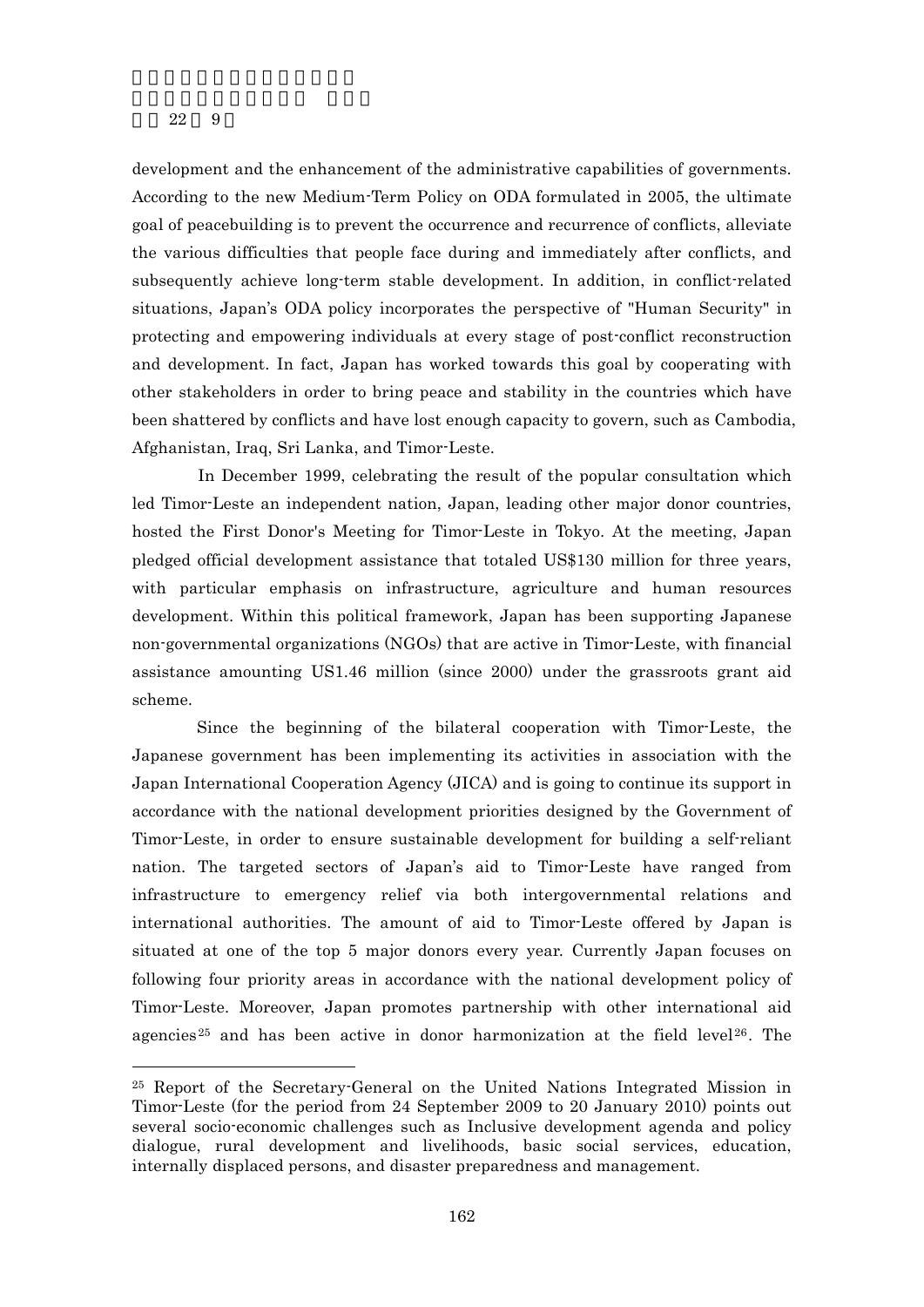$\overline{a}$ 

statistical data available on OECD/DAC web page<sup>27</sup> also show the details of Japan's contribution to the development of Timor-Leste through its ODA.

(1) Agriculture and Rural Development: Agriculture provides employment opportunities and livelihoods for rural residents in Timor-Leste, which account for approximately 80% of the national population and plays a key role in poverty reduction as an early stage of long lasting development. Thus, Japan has allocated significant support resources to agriculture and rural development sector of the country.

(2) Maintenance and Improvement of Infrastructure: Reliable and durable infrastructure in the economic sector is the indispensable precondition for socio-economic development, which eventually offers equal and adequate opportunities of health service, education and economic activities. For this reason, Japan has provided its support for this sector in accordance with the national development plan formulated by the East Timorese government.

(3) Human Resources Development and Institution Building: Human resources of the public sector are bases of nation building and sustainable development. Many of the challenges have laid ahead in Timor-Leste. Japan has offered several training programs since 2000. In addition, Japan has arranged third country training programs collaborating with ASEAN countries such as Singapore, Malaysia, Thailand and the Philippines as well

<sup>26</sup> JICA Timor-Leste Office (2008), JICA Timor-Leste Annual Report 2007, p.3-4. "JICA TL participated in Timor-Leste and Development Partners Meeting (TLDPM) in March 2008 as a member of Japanese delegation. TLDPM supported the National Priorities in 2008, consisting of six fields, and Japan expressed a continuous support to Timor-Leste with 20 million USD annually and requested self- help efforts for nation building as well as introduced a new JICA, which will start in October 2008. JICA TL will follow monitoring and evaluation of the National Priorities in 2008 together with donors. JICA TL participated in monthly development partners meetings at the Ministry of Finance since the new government launched in August and informal donors meetings at the World Bank every two weeks in order to share information and exchange opinions. In the field of agriculture, JICA TL participated in monthly harmonization meeting at the Ministry of Agriculture and Fishery to share information between related donors and NGOs, and in particular discussed TOR of agribusiness promotion study with GTZ and USAID to clear demarcation between responsibilities of three organizations. JICA organized seminars regarding agribusiness and watershed management to invite the government, donors and NGOs to share outputs and gain momentum".

<sup>27</sup> http://www.oecd.org/dac/stats/dacguide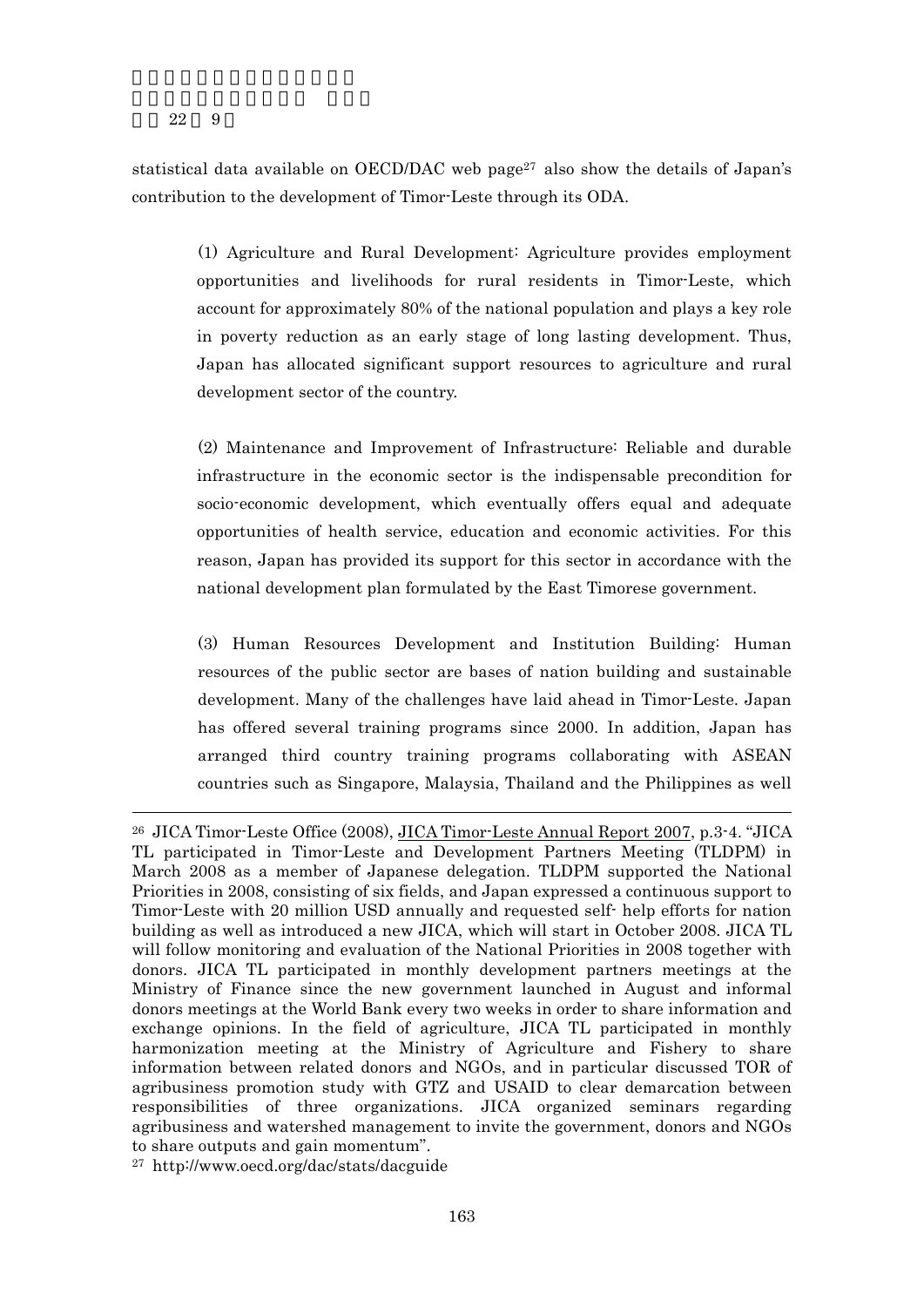as Brazil. For a purpose of strengthening external assistance coordination, Japan dispatched an aid coordination advisor to the Ministry of Finance of Timor-Leste.

(4) Consolidation of Peace: For the newly independent nation, the consolidation of peace plays an important role in the nation building process. Japan has offered training programs such as capacity building for drafting laws on community police.

## Conclusion

In this paper, the peacebuilding efforts toward Timor-Leste made by Japan are surveyed. Why has Japan been able to implement both peace cooperation and development assistance with such frequency and continuity? Through the examination of Japanese support, it seems reasonable to consider two factors below in attempting to sketch out characteristics of Japan's peacebuilding engagement in Timor-Leste.

In the first place, there is no disagreement on the point that Japan's diplomacy generally emphasizes on Asia. Since Timor-Leste is located in Southeast Asia, it is reasonable that Japan's diplomatic efforts concentrate on this country, comparing to other conflict-affected countries or areas. As a result, a series of international peace cooperation assignments have been realized and a massive amount of development assistance has been offered. Japan's regional strategy may account for its commitment to peacebuilding practice.

What is more, it is obvious that Japan's peace cooperation, mainly dispatching military and civilian personnel to UN missions, must be conducted within the legal framework of the International Peace Cooperation Law. The Law stipulates that Japan's peace cooperation shall be carried out according to the five principles. For example, the first principle requires that an agreement on a cease-fire shall have been reached among the parties to armed conflict and there are other conditions. In fact, among UN peacekeeping and political missions that are deployed in the world, many of them have not been considered to accord with those principles. In case of Timor-Leste, the conflict brought out in 1999 and the turmoil happened again in 2006, but based on the interpretation in the International Peace Cooperation Law of Japan, Timor-Leste has been in line with the five principles during the decade. Therefore, the most likely explanation is that a relatively stable conflict in Timor-Leste has enabled Japan to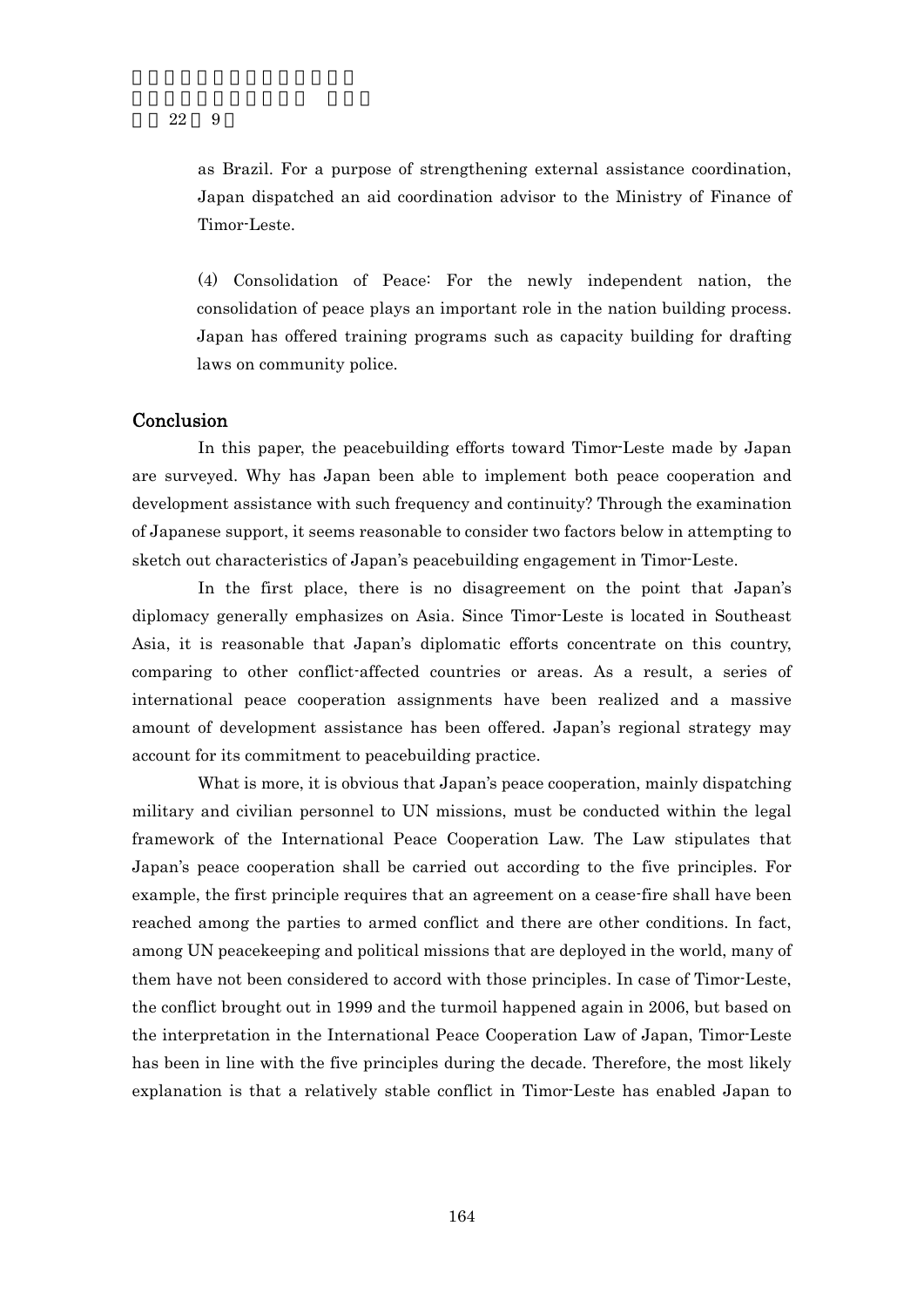-

repeatedly dispatch several peace cooperation assignments since 199928.

There are no other countries and areas where Japan's combined support of peace cooperation and development assistance has been implemented in such frequency and continuity. Nevertheless, while there can be no doubt that Japan has engaged much in Timor-Leste, there is still ambiguity as to the final goal for which Japan is heading in its peacebuilding support. It is because that there have been a number of contributing countries dispatching a large scale of personnel in order to resolve the conflict of Timor-Leste, and they have shown stronger commitment than Japan. Putting it another way, Japan's engagement in Timor-Leste may be interpreted as an ordinary one comparing to other contributors. With regard to the amount of development assistance, although it is sure that Japan has been ranked within the top 5 every year, its support has not been outstanding. It is not too far from the truth to say that Japan has not yet played a leading role in peacebuilding of Timor-Leste, forestalling other ambitious actors. Figures 1 and 2 probably can prove those hypotheses (see more detail, in Table 1 and 2).

Japan wishes to be a "Peace Fostering Nation". It is no exaggeration to say that the case of Timor-Leste seems to have been an ideal opportunity for Japan to be a protagonist. In spite of that, the efforts exerted so far still remain an unsettled question. That is how Japan tries to resolve conflicts and to settle peace in conflict-affected countries and areas. This point may well be left to argue.

<sup>28</sup> On the other hand, the cases in Iraq and Afghanistan, remind of the fact that Japan could not dispatch personnel through the International Peace Cooperation Law, although those are quiet hot issues in diplomacy.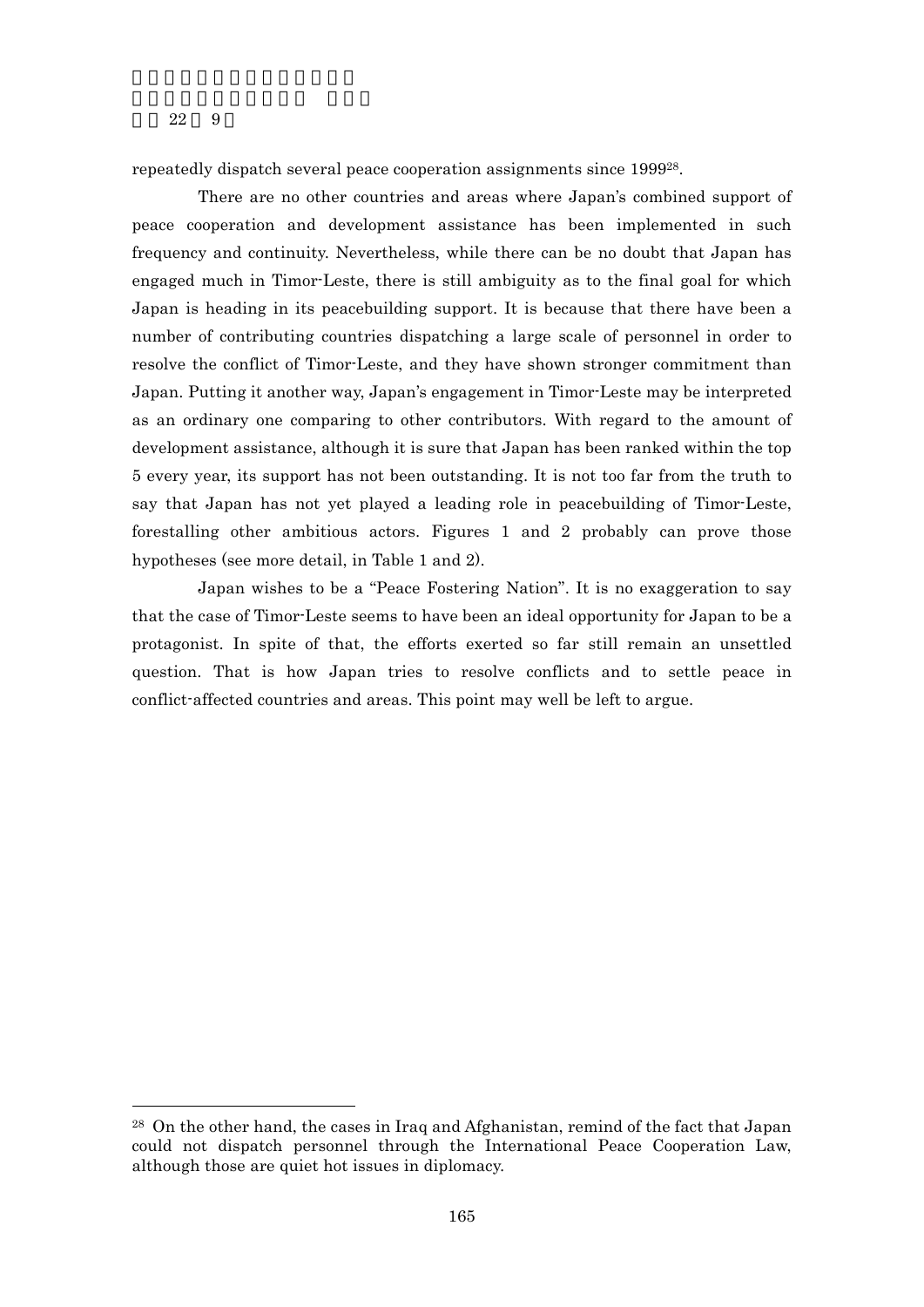

Figure 1. Top donors in Timor-Leste

http://www.oecd.org/dac/stats/dacguide



Figure 2. Amount of Japan's ODA to Timor-Leste

http://www.oecd.org/dac/stats/dacguide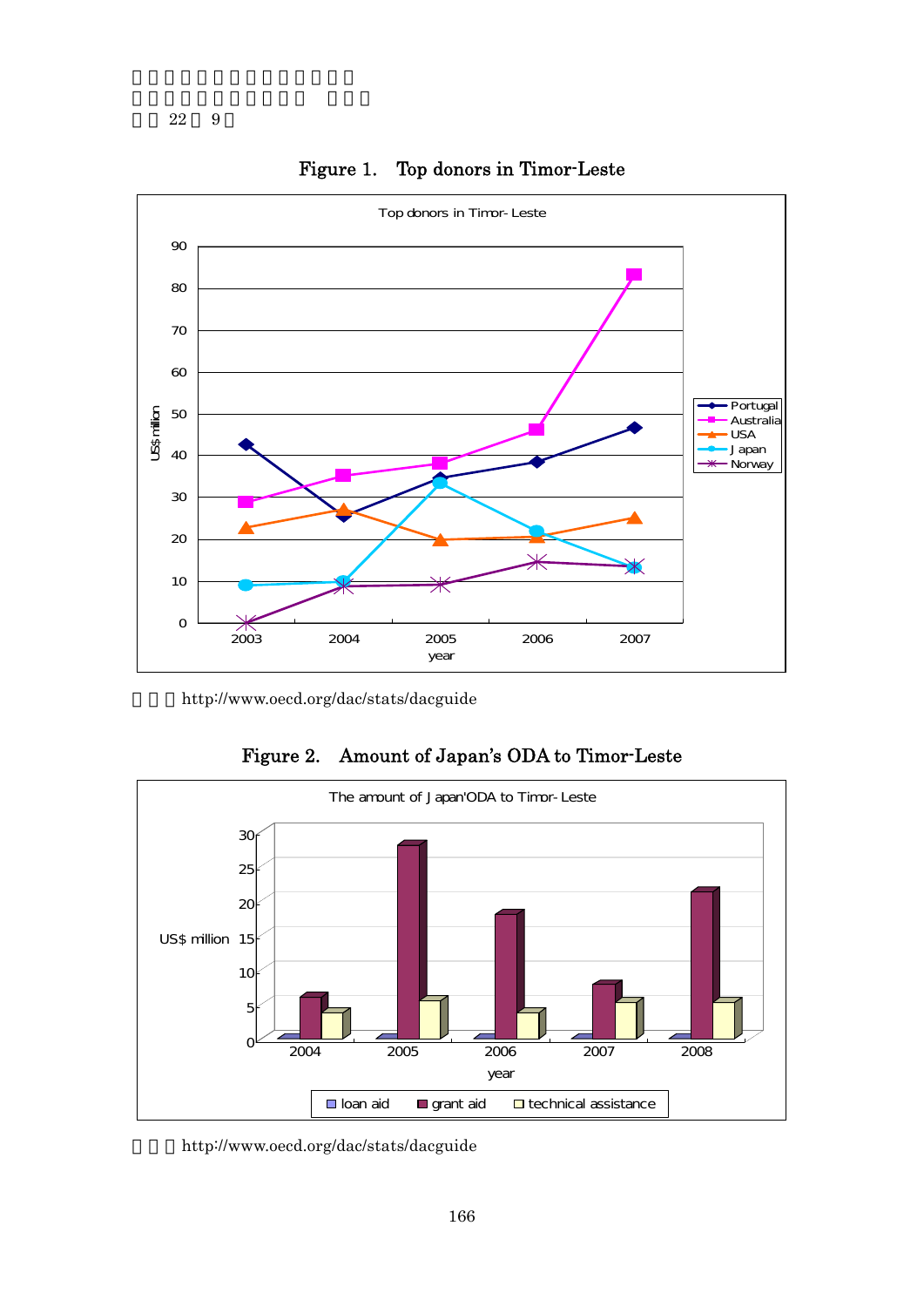## Box 1. Strength of UNMIT (30 April 2010)

## Authorized

Security Council resolution 1704 of 25 August 2006

- 1.608 police personnel.
- 34 military liaison and staff officers, and an appropriate civilian component Current (30 April 2010)
	- 1,565 total uniformed personnel,
		- o including 1,530 police and
		- o 35 military liaison officers;
	- 362 international civilian staff;
	- 902 local civilian personnel;
	- 173 UN Volunteers.

Country contributors

Military liaison and staff officers

Australia, Bangladesh, Brazil, China, Fiji, India, Malaysia, Nepal, New Zealand, Pakistan, Philippines, Portugal, Sierra Leone and Singapore.

Police personnel

Australia, Bangladesh, Brazil, China, Croatia, Egypt, El Salvador, Gambia, India, Jamaica, Jordan, Kyrgyzstan, Malaysia, Namibia, Nepal, New Zealand, Nigeria, Pakistan, Philippines, Portugal, Republic of Korea, Romania, Russian Federation, Samoa, Senegal, Singapore, Spain, Sri Lanka, Sweden, Thailand, Turkey, Uganda, Ukraine, Uruguay, Vanuatu, Yemen, Zambia and Zimbabwe.

## Fatalities

- 4 police
- 2 local civilians
- 2 international civilian

## 8 total

Leadership

Special Representative of the Secretary-General : Ameerah Haq (Bangladesh) Deputy Special Representative of the Secretary-General for Governance Support, Development and Humanitarian Coordination : Finn Reske-Nielsen (Denmark) Deputy Special Representative of the Secretary-General for Security Sector Support and Rule of Law : Vacant

Police Commissioner : Luis Miguel Carrilho (Portugal)

http://www.un.org/en/peacekeeping/missions/unmit/resolutions.shtml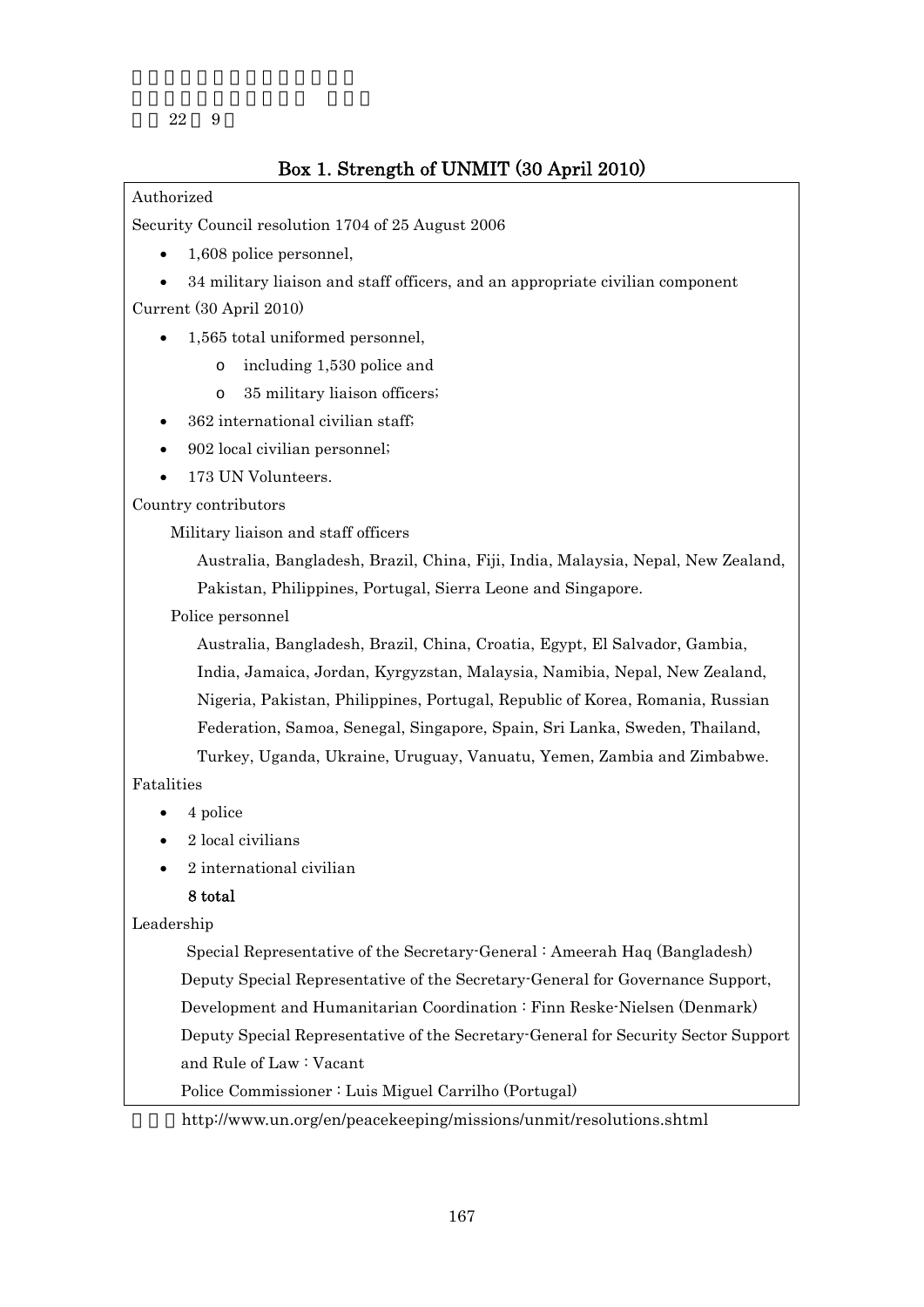## Box 2. Framework Featured in ODA Charter & Mid-Term Policy (Extracts)

Japan's Official Development Assistance Charter (August, 2003)

I. Philosophy ―Objectives, Policies, and Priorities

1. Objective

The objectives of Japan's ODA are to contribute to the peace and development of the international community, and thereby to help ensure Japan's own security and prosperity. Furthermore, conflicts and terrorism are occurring more frequently and they are becoming even more serious issues. Preventing conflicts and terrorism, and efforts to build peace, as well as efforts to foster democratization, and to protect human rights and the dignity of individuals have become major issues inherent to the stability and development of the international community. Japan aspires for world peace. Actively promoting the aforementioned efforts with ODA and manifesting this posture both at home and abroad is the most suitable policy for gaining sympathy and support from the international community for Japan's position. Therefore, Japan's ODA will continue to play an important role in the years to come.

## 2. Basic Policy

(2) Perspective of "Human Security"

In order to address direct threats to individuals such as conflicts, disasters, infectious diseases, it is important not only to consider the global, regional, and national perspectives, but also to consider the perspective of human security, which focuses on individuals. Accordingly, Japan will implement ODA to strengthen the capacity of local communities through human resource development. To ensure that human dignity is maintained at all stages, from the conflict stage to the reconstruction and development stages, Japan will extend assistance for the protection and empowerment of individuals.

#### 3. Priority Issues

## (4) Peace-building

In order to prevent conflicts from arising in developing regions, it is important to comprehensively address various factors that cause conflicts. As part of such undertakings, Japan will carry out ODA to achieve poverty reduction and the correction of disparities, as referred to above. In addition to assistance for preventing conflicts and emergency humanitarian assistance in conflict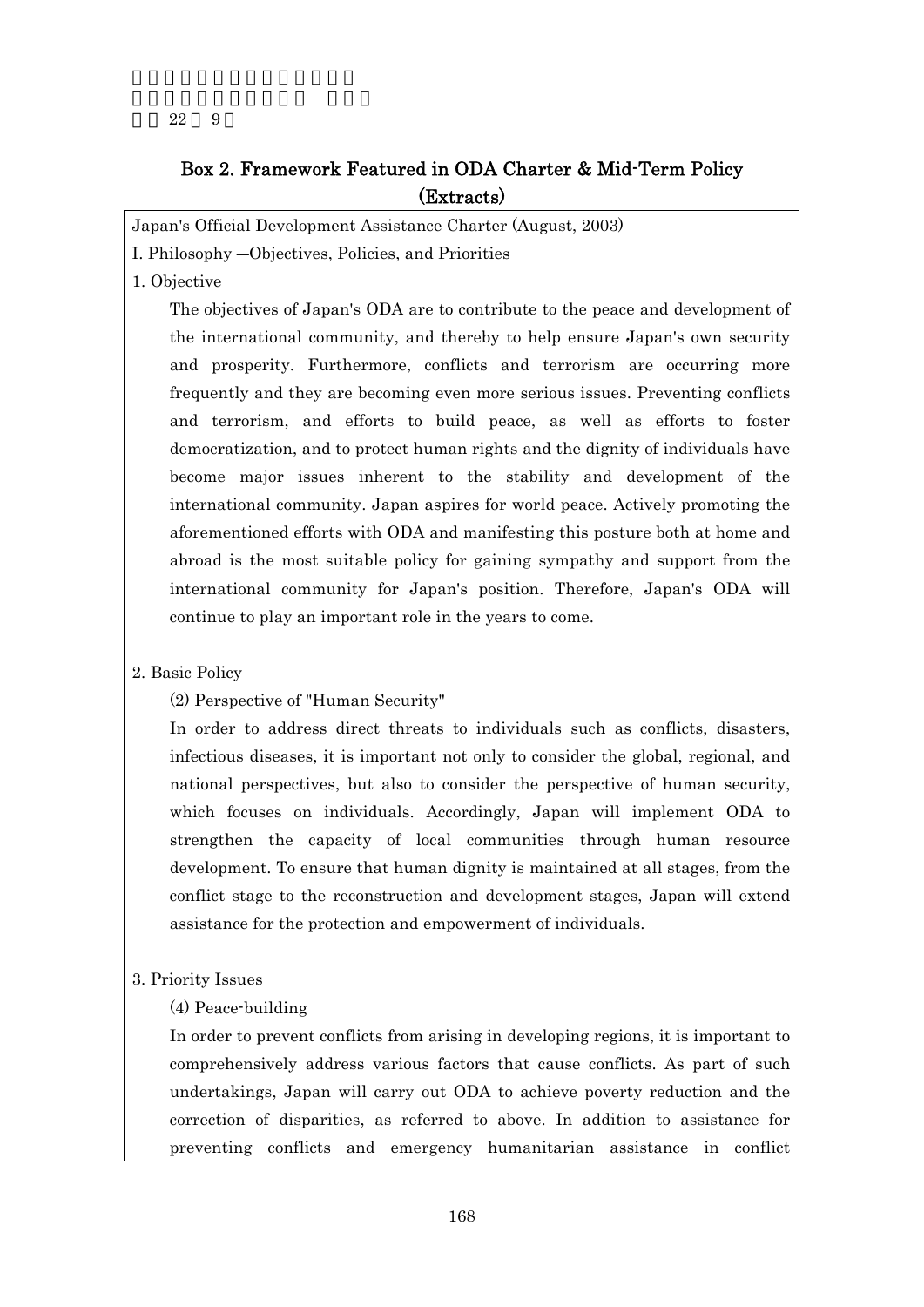situations, Japan will extend bilateral and multilateral assistance flexibly and continuously for peace-building in accordance with the changing situation, ranging from assistance to expedite the ending of conflicts to assistance for the consolidation of peace and nation-building in post-conflict situations. For example, ODA will be used for: (a) assistance to facilitate the peace processes; (b) humanitarian and rehabilitation assistance, such as assistance for displaced persons and for the restoration of basic infrastructure; (c) assistance for assuring domestic stability and security, including disarmament, demobilization, and reintegration of ex-combatants (DDR), and the collection and disposal of weapons, including de-mining; and (d) assistance for reconstruction, including social and economic development and the enhancement of the administrative capabilities of governments.

## 4. Priority Regions

Africa has a large number of least developed countries, and is affected by conflicts and serious development issues, amid which self-help efforts are being stepped up. Japan will provide assistance for these efforts. The Middle East is an important region for energy supply and for the peace and stability of the international community, but it has destabilizing factors including the situation of Middle East peace process. Japan will provide assistance towards social stability and the consolidation of peace.

## II. Principle of ODA Implementation

(2) Any use of ODA for military purposes or for aggravation of international conflicts should be avoided.

(3) Full attention should be paid to trends in recipient countries' military expenditures, their development and production of weapons of mass destruction and missiles, their export and import of arms, etc., so as to maintain and strengthen international peace and stability, including the prevention of terrorism and the proliferation of weapons of mass destruction, and from the viewpoint that developing countries should place appropriate priorities in the allocation of their resources on their own economic and social development.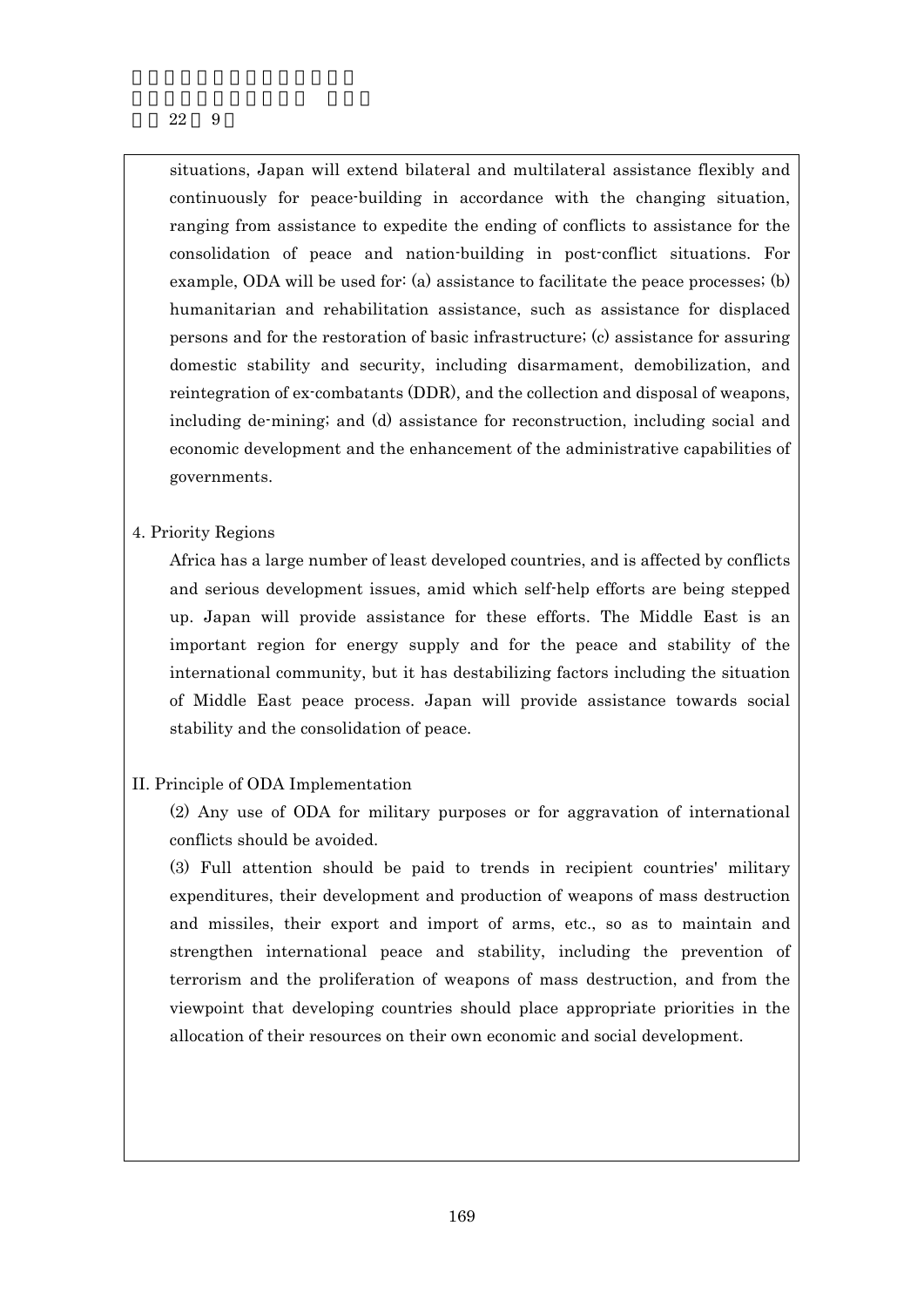Japan's Medium-Term Policy on ODA (February, 2005)

## 3. Priority Issues

(4) Peacebuilding

(a) Since the end of the Cold War, numerous regional and domestic conflicts have occurred. Not infrequently, conflicts have recurred after hostilities had once ceased. Conflicts bring about various problems, such as the creation of refugees and internal displaced persons, destruction of the social and economic infrastructure, and malfunctions in the governing structure. As a result, it becomes extremely difficult for people to maintain their lives, livelihoods and dignity, and development at the national and regional level is impeded. In this sense, peace and stability are prerequisites for development.

(b) The purpose of peace-building is to prevent the occurrence and recurrence of conflicts, alleviate the various difficulties that people face during and immediately after conflicts, and subsequently achieve long-term stable development. Assistance for the prevention of conflicts and in their closing stages, post-conflict emergency humanitarian assistance, and medium- to long-term reconstruction development assistance are essential to allow peace to take root. For example, employment generation and reconstruction of hospitals and schools through ODA enable people to sustain their livelihoods and gain access to education and health services. This in turn brings home to them the "dividends of peace," leading to peace and stability in a society. Assistance in peace-building needs to fully take into account and give consideration to promoting processes for peace, such as dialogue between opposing groups. The individual circumstances-political, social, historical and cultural-of each country and region must also be fully taken into account.

(c) Japan is determined to make an active contribution to peace-building in concert with international organizations, other donors, the domestic private sector, and NGOs.

http://www.mofa.go.jp/mofaj/gaiko/oda/seisaku/taikou/taiko\_030829.html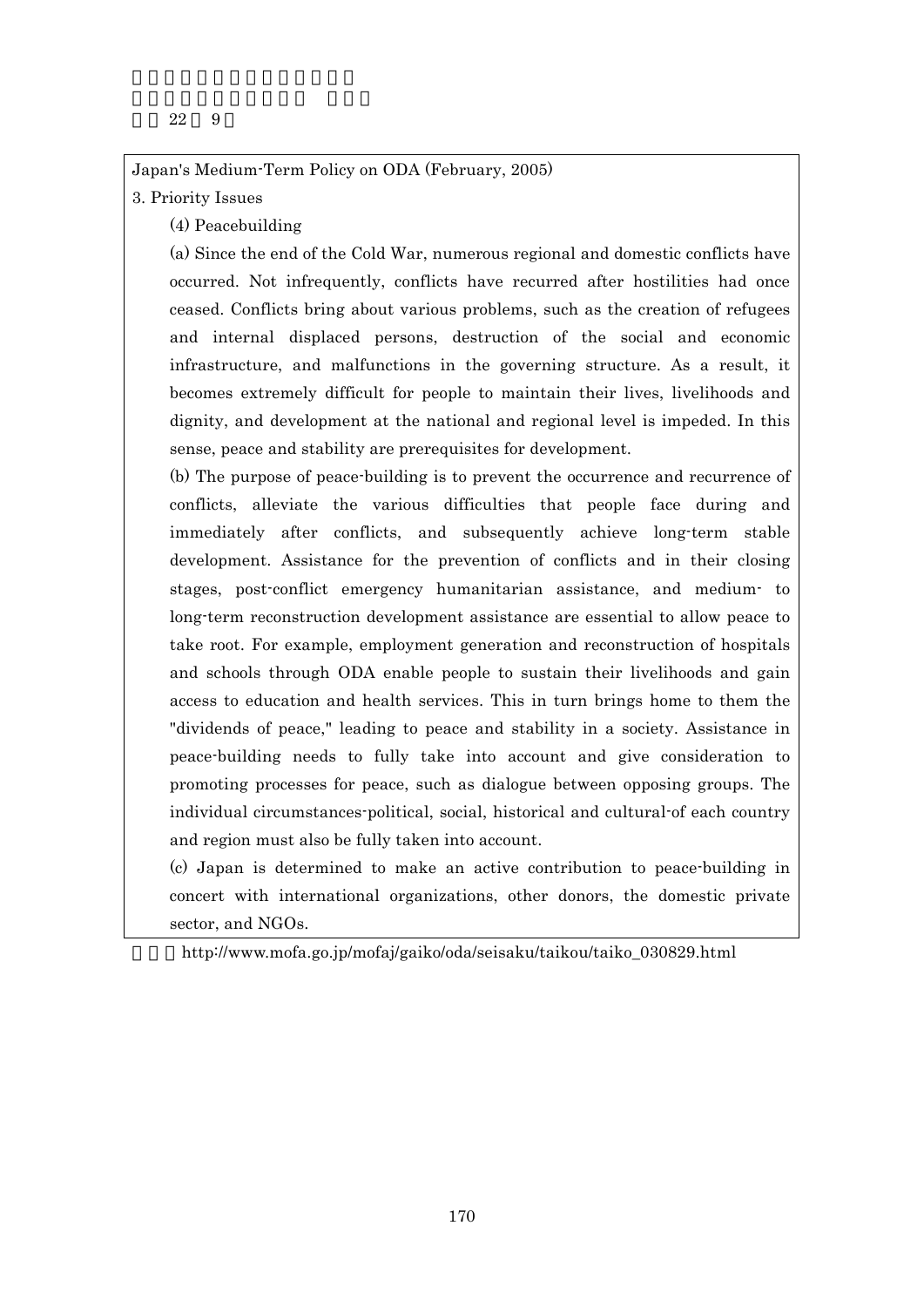# Box 3. The OECD Principles for Good International Engagement in Fragile States and Situations

- 1. Take context as the starting point
- 2. Ensure all activities do no harm
- 3. Focus on state building as the central objective
- 4. Prioritize prevention
- 5. Recognize the links between political, security and development objectives
- 6. Promote non discrimination as a basis for inclusive and stable societies
- 7. Align with local priorities in different ways and in different contexts
- 8. Agree on practical co-ordination mechanisms between international actors
- 9. Act fast… but stay engaged long enough to give success a chance
- 10. Avoid pockets of exclusion ("aid orphans")

http://www.oecd.org/dataoecd/35/10/44282247.pdf

| -     |          |           |                      |        |  |  |  |
|-------|----------|-----------|----------------------|--------|--|--|--|
| Year  | loan aid | grant aid | technical assistance | total  |  |  |  |
| 2004  | N/A      | 6.06      | 3.82                 | 9.88   |  |  |  |
| 2005  | N/A      | 27.93     | 5.48                 | 33.41  |  |  |  |
| 2006  | N/A      | 18.02     | 3.81                 | 21.83  |  |  |  |
| 2007  | N/A      | 7.83      | 5.24                 | 26.45  |  |  |  |
| 2008  | N/A      | 21.20     | 5.24                 | 26.45  |  |  |  |
| total | N/A      | 114.56    | 43.16                | 157.73 |  |  |  |

Table 1. Total amount of Japan's ODA to Timor-Leste (US\$ million)

http://www.oecd.org/dac/stats/dacguide